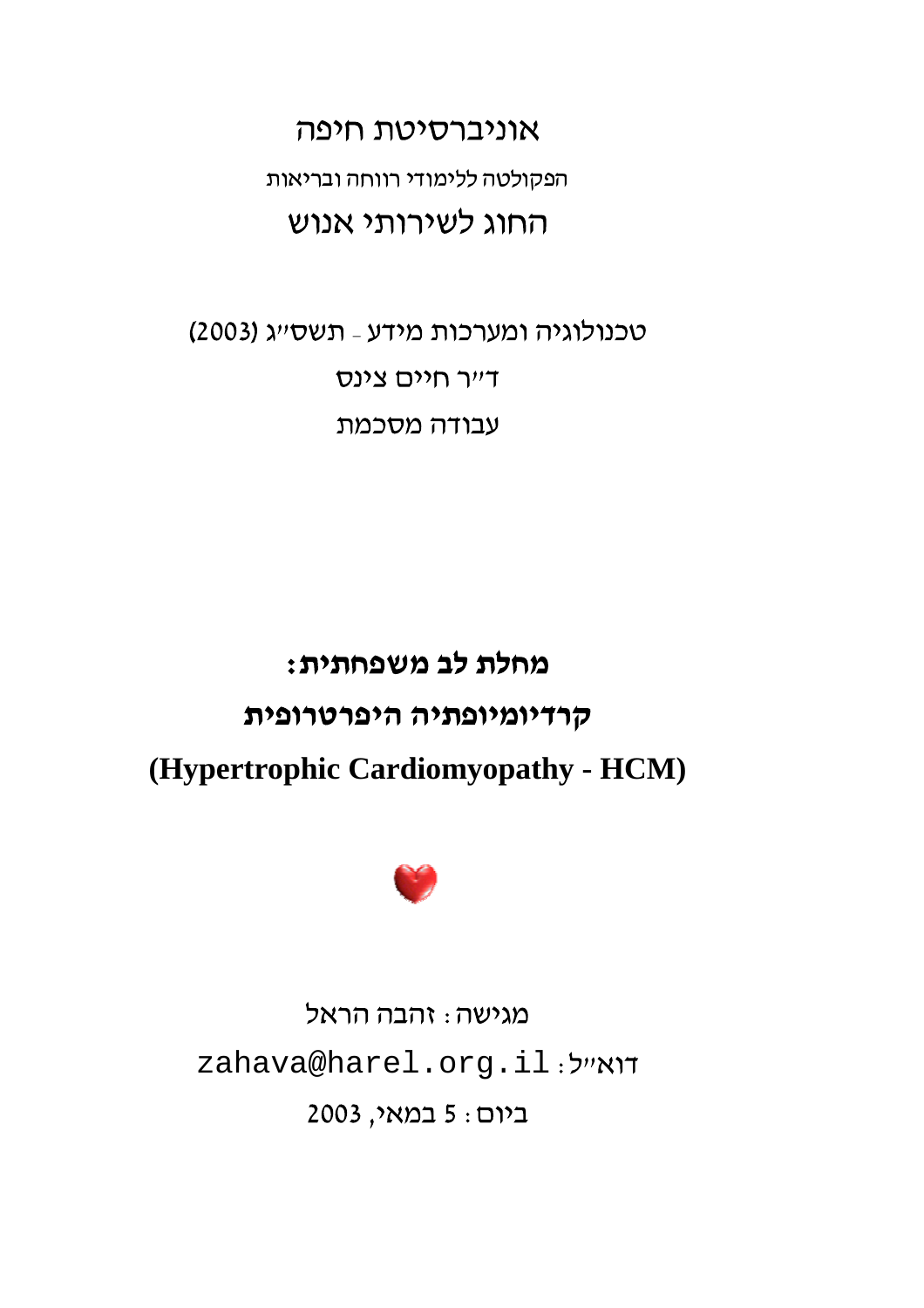העבודה מוקדשת לזכרו של בננו היקר גלעד (1996- 1977)

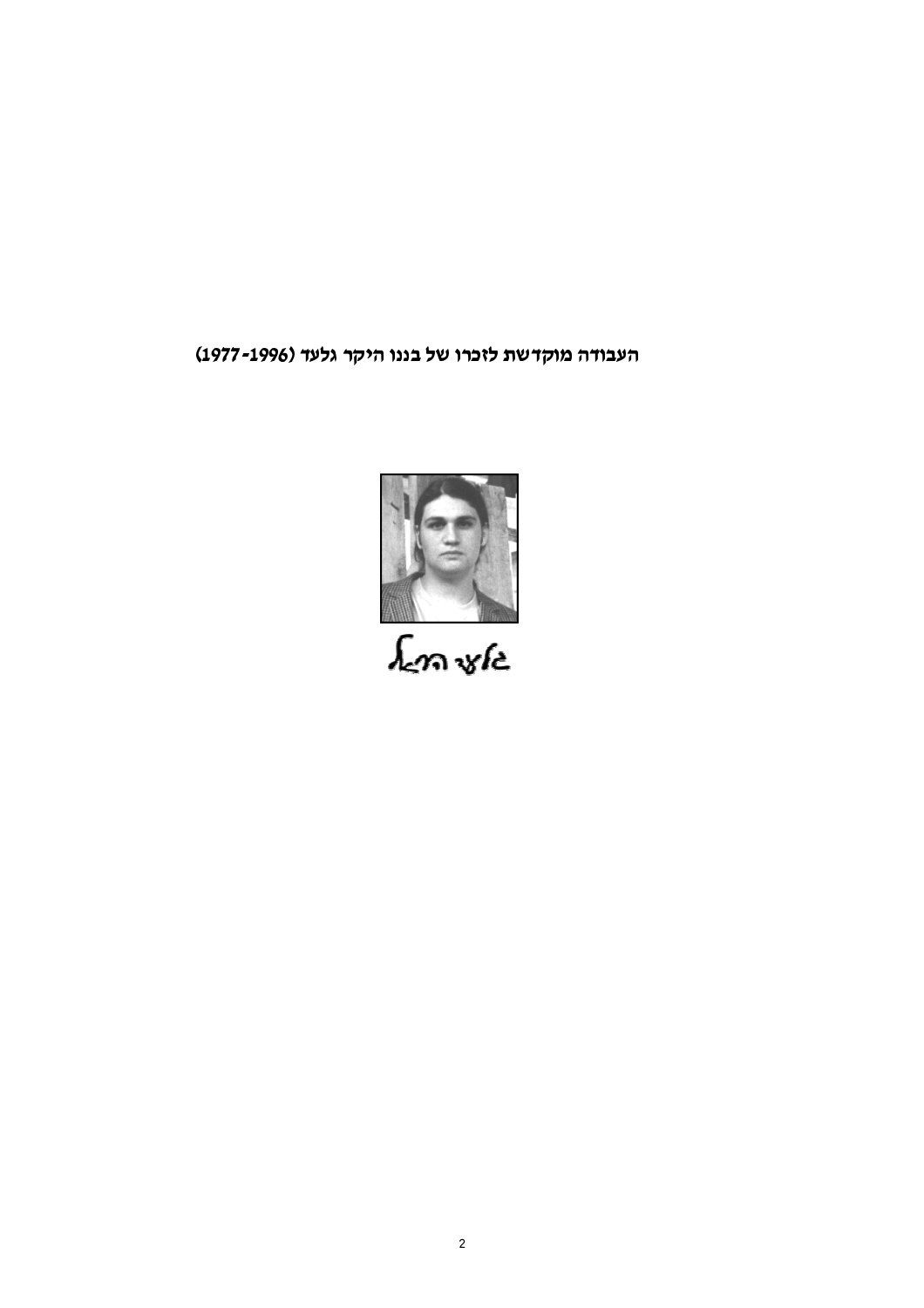## תוכן העניינים

| הלב במחלת קרדיומיופתיה היפרטרופית 7 |
|-------------------------------------|
|                                     |
|                                     |
|                                     |
|                                     |
|                                     |
|                                     |
| סינון משפחתי ל- HCM  HCM            |
|                                     |
|                                     |
|                                     |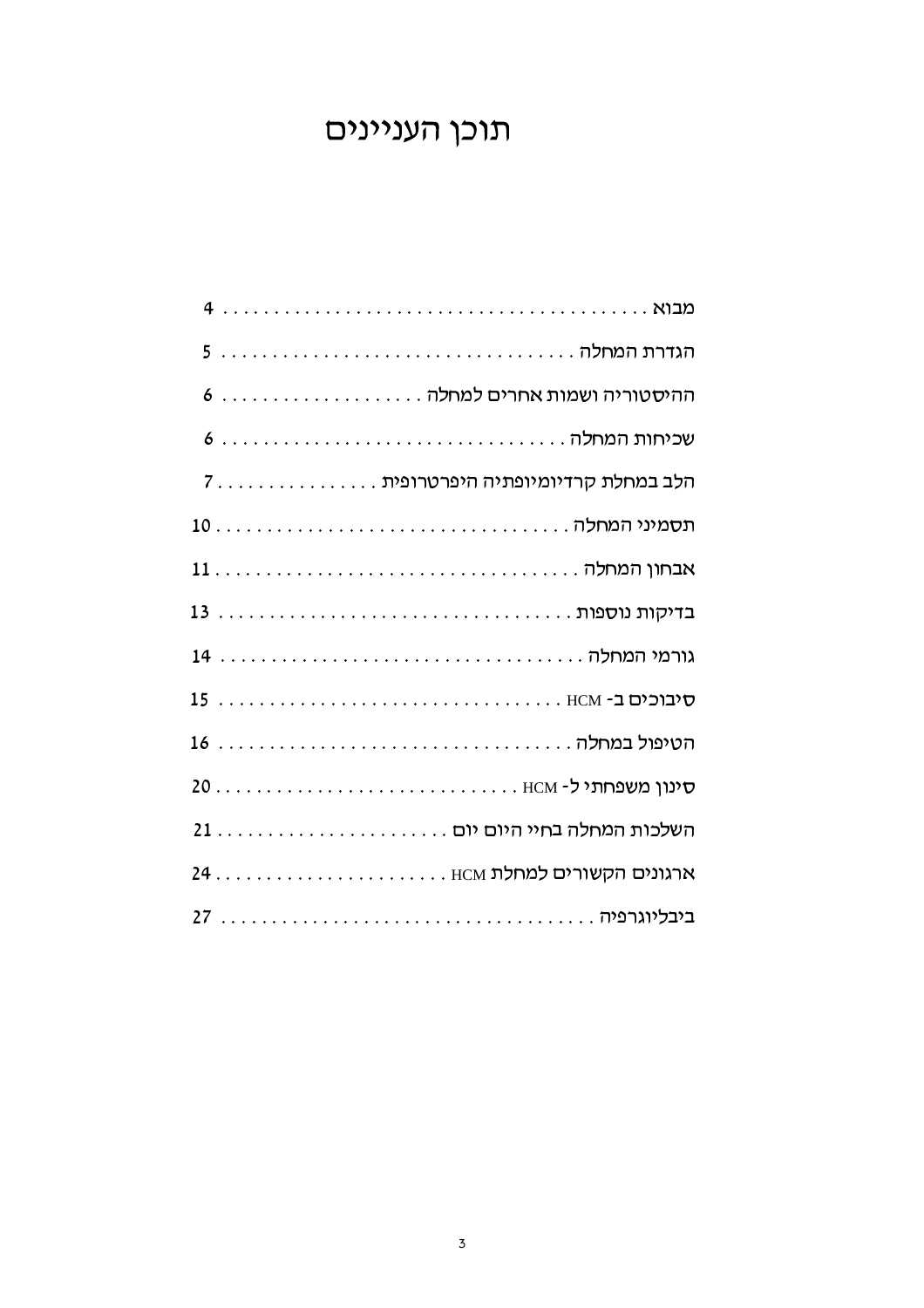#### מבוא

בעבודה זו ברצוני להביא לידיעת הציבור הרחב אינפורמציה עדכנית על מחלת לב גנטית בשם קרדיומיופתיה היפרטרופית (Hypertrophic Cardiomyopathy – HCM). ברצוני לאפשר גישה לאינפורמציה זו במיוחד לאנשים אשר במשפחתם התעוררו שאלות לגבי הימצאות מחלת לב זו, כאשר אחד מבני משפחתם אובחן במחלה או כאשר אחד מבני משפחתם נפטר על רקע לבבי ויש אפשרות שהמוות קרה בשל מחלה זו. אשמח אם אתרום בעבודה זו מידע עדכני לעוסקים בתחום הרפואי והפסיכולוגי בהתמודדותם בדרכי אבחוו המחלה, דרכי הטיפול בה וההתמודדות עם משפחות בהם התגלה הגן הגורם למחלה.

אני רוצה לשתף אתכם במעורבות האישית והכואבת שלי במחלה. אני אתמקד בסיפור האישי ועל הפרטים הרפואיים אסביר בפרוטרוט בהמשך העבודה. כשבננו גלעד זייל נולד בשנת 1977 היה לו רשרוש חזק מאוד בלבו, שנבדק מיד עייי מומחים בארהייב, שם שהינו באותה התקופה, ולא נמצאה סיבה. כהורים מאד חרדים ואחראיים הלכנו להרבה מאד רופאים באופן קבוע ועשינו את כל הדרוש כדי להבין מה ואם יש בעיה בלבו של גלעד. כשגלעד היה בן 10 שמענו לראשונה על המחלה מרופא קופ״ח באחת מהבדיקות השגרתיות, בדיקת אקו עליה ארחיב בהמשך העבודה. בבדיקה זו ראה הרופא לראשונה התעבות של שריר הלב, ממצא שהצביע על מחלת הלב HCM אצל גלעד. מאותו רגע השתנו חיינו.

גלעד קיבל הוראות כיצד עליו להתנהג, במיוחד לגבי ספורט ואנחנו קיבלנו הוראות כיצד לעקוב אחרי המחלה, ע״י ביקורות במרפאה אחת לחצי שנה לצורד סידרת בדיקות. מאחר והמחלה ידועה כגנטית. חיפשו בבדיקות אקו אצל בעלי ואצלי ממי מאתנו הגיעה המחלה לבו, ולא נמצא אצל שנינו שום ממצא.

כשנה אחרי האבחנה אצל גלעד. בעלי חש ברע ואושפז ובאקו שנעשה נמצא ששריר הלב אצלו מעובה. מכאן הבנו כולנו שגם בעלי מאובחן במחלת HCM וממנו הגיעו הגנים לגלעד. מיד עלתה השאלה לגבי ילדינו האחרים, נדב ומיכל. הם נבדקו באקו ולא נמצאו שום ממצאים. מצבו של בעלי התדרדר להפרעות קצב קשות שנבעו מהמחלה ולכן בשנת 1995 הושתל בגופו דפיברילטור (מכשיר החייאה עליו כמובן ארחיב בהמשך) שבמשך השנה הראשונה להימצאותו בגופו הציל אותו ממות שלוש פעמים.

גלעד, נדב ומיכל המשיכו להיות בביקורות קבועות, כאשר הביקורות של גלעד היו תכופות יותר, אצל מומחים רבים. לצערנו הרב בלי שום הכנה ותוך שניות ביום חמישי, 27 ביוני, 1996, התמוטט גלעד ברחוב ונפטר למרות מאמצי מגן דוד להצילו. גלעד היה בן 19 וחמישה חודשים, סטודנט לארכיטקטורה בטכניון והיה כמעט בכניסה לטכניון כשהלך לעולמו.

הכאב העצום והדאגה הרבה לילדינו האחרים, גרמו לנו להיות מאד אסרטיביים בבקשות לאבחו אותם כחולים במחלת HCM או כלא חולים. לשמחתנו הוקמה, עקב מותו של גלעד, מעבדה מיוחדת לזיהוי המחלה בבית החולים הדסה עין כרם בירושלים. משפחתנו עברה מיפוי שתוצאותיו לא היו טובות, נדב ומיכל שניהם נושאים את הגנים של המחלה. מכאן מתחילה להתעורר בעיה מאד קשה לגבי המחלה. האם כל מי שנשא את הגן הפגום

 $\overline{4}$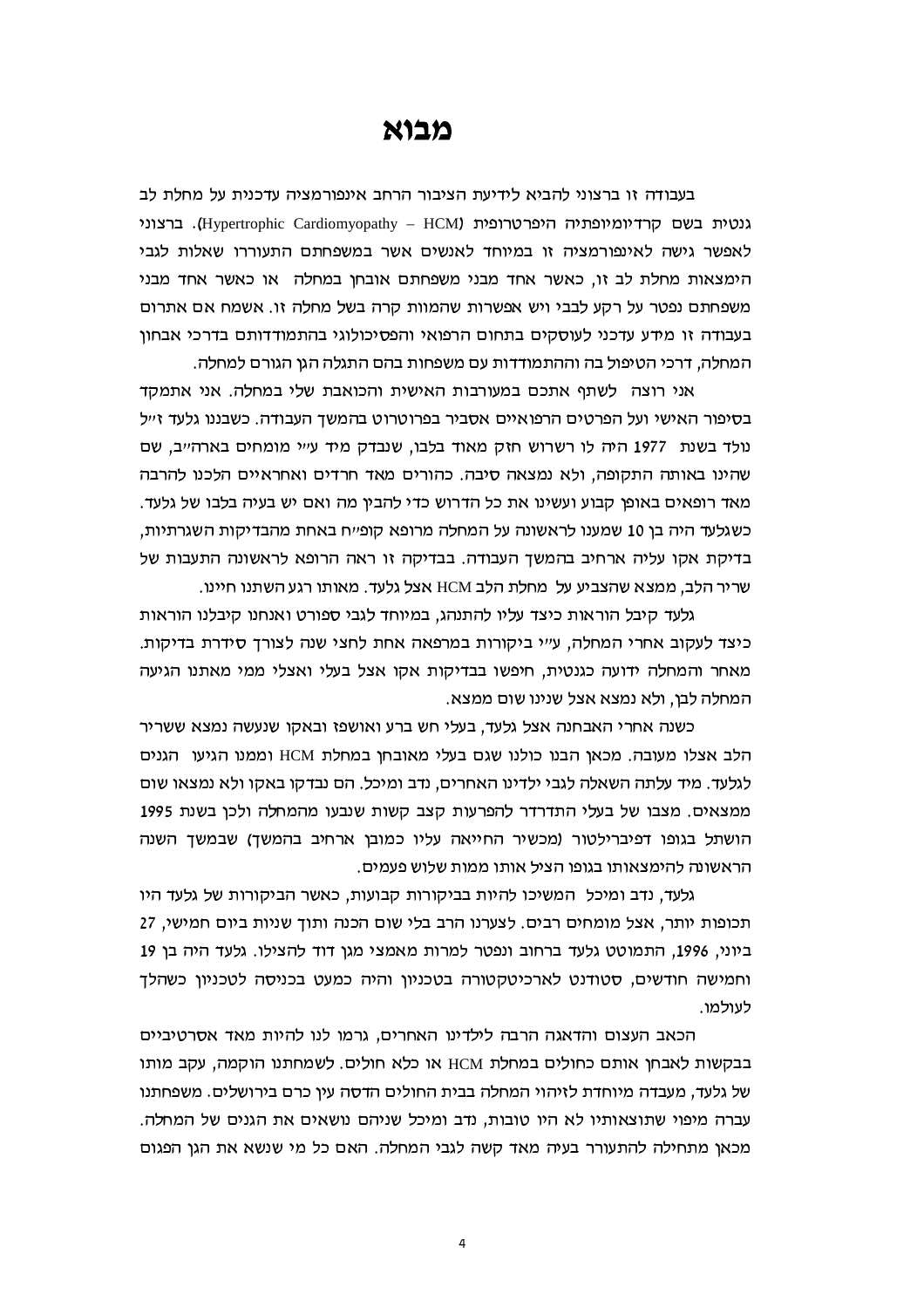הוא נחשב חולה במחלה, ואם כן מה עושים מעכשיו כדי להגן עליו. בעיות עליהם ארחיב בעבודה בהמשך.

היום, במשפחתי גם נדב ומיכל, כמו בעלי, מושתלי דפיברילטורים וכולנו קנינו בכך קצת שקט נפשי למקרה בו אם יהיו הפרעות קצב המכשיר המושתל ייתן שוק חשמלי ללב ויעזור לו לחזור לפעולה.

דרכי ההתמודדות שלי ושל משפחתי עם הימצאות המחלה, חיפוש הגן הגורם למחלה, דרכי הטיפול והחיים עם השכול בשל המחלה הביאו אותי לכתוב עבודה זו שתסביר בפרוטרוט על המחלה, ההשלכות שלה ביום יום כולל זכויות וחובות (בצה״ל, בנסיעות לחו״ל, בנהיגה וכו׳) וכמובן דרכי האבחון והדילמות בדרכי הטיפול.

הלוואי ואוכל דרך אינפורמציה זו להגיע לאנשים שעבורם הידע יציל חיים.

### הגדרת המחלה

קרדיומיופתיה היא קבוצת מחלות שריר הלב הבלתי דלקתיות. הפגיעה בשריר הלב, בצורתו ובתפקודו, בקבוצת מחלות זו היא הפרעה הולכת ומתקדמת המשנה את מבנה הדופן השרירי של החדרים, התאים התחתונים של הלב, או מחלישה את תפקודו. מחלות שריר הלב יכולות להתחיל כתוצאה ממחלות ידועות רבות (לדוגמא מחלת עורקים כליליים הגורמת למחלת שריר לב מוגדש ומורחב), וגם, לעיתים קרובות, כתוצאה מסיבות שאינן בנות זיהוי. קימות תת-קבוצות אחדות, הנבדלות זו מזו הן בסיבה לפגיעה בשריר הלב והן בתגובת השריר לפגיעה זו.

צורה אחת של קרדיומיופתיה, ייחודה בהתעבות ניכרת של שריר חדרי הלב. זוהי מחלת שריר לב היפרטרופי (מוגדל) הידועה בשפה הרפואית המקצועית כ-Hypertrophic HCM) Cardiomyopathy). בעבודה זו אני אדון רק בסוג זה של המחלה, כי ממנה סבל וכתוצאה ממנה נפטר בננו גלעד , וכן חולים במחלה זו בעלי ושני ילדינו האחרים.

שריר הלב אצל אנשים בריאים יכול להתעבות כתוצאה מלחץ דם גבוה או כתוצאה מאימון אתלטי מתמשך, לעומת זאת התעבות של שריר הלב בחולי מחלת HCM היא ללא סיבה הנראית לעיו. בבדיקה מיקרוסקופית של שריר הלב של חולי HCM אפשר לראות שהשריר אינו נורמלי, חסר הסידור הנורמלי של תאי השריר.

הפרעה זו נקראת בלבול שריר הלב (Myocardial disarray) ואפשר לראות אותה **בתמונה מס**׳ 1 המשווה בין סידור מקביל של תאי שריר בלב נורמלי לבין אי סדר של תאי לב כפי שנמצאו בחלקי לב של חולי HCM.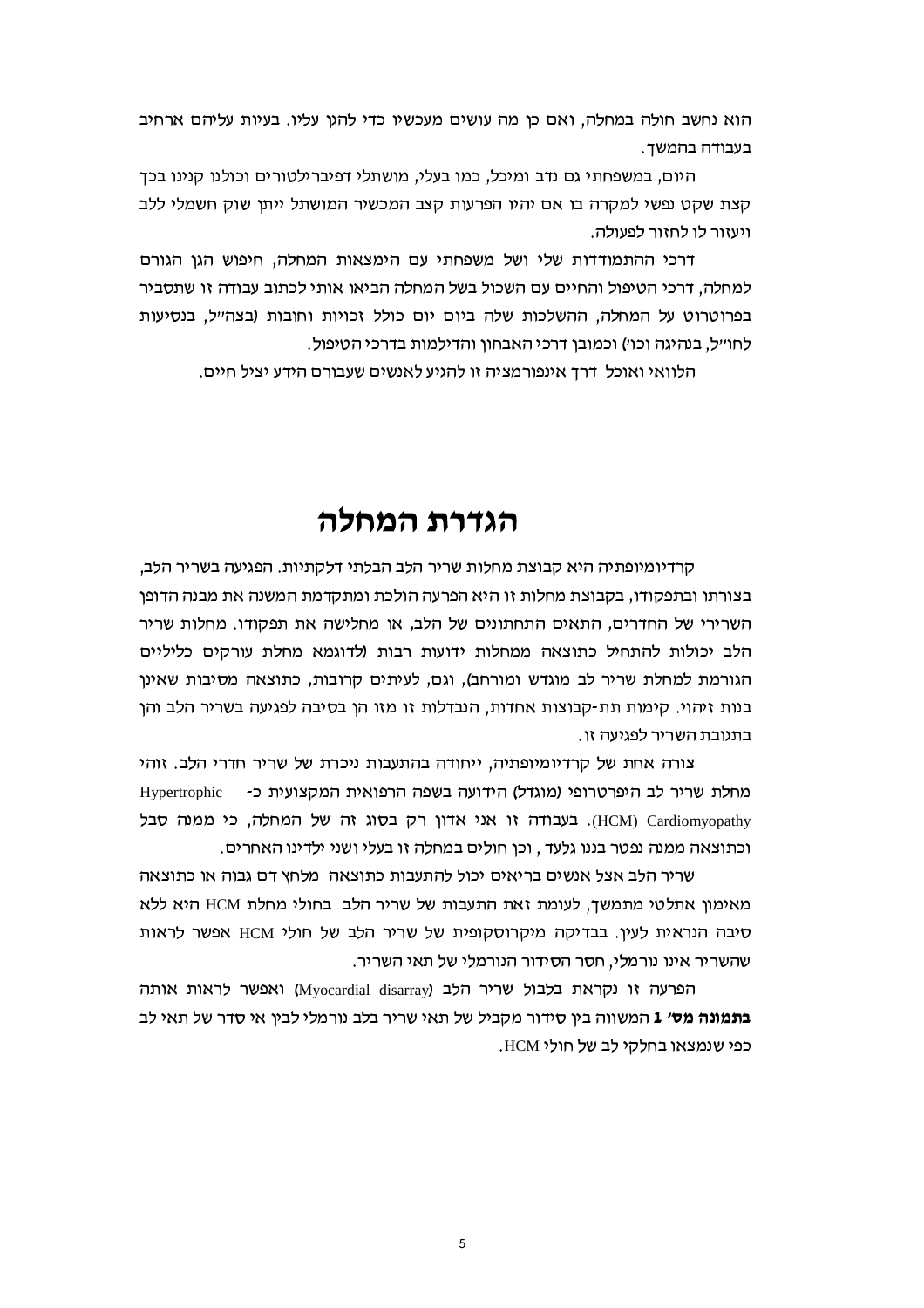

תמונה מס׳ 1 סדור התאים בשריר הלב

### ההיסטוריה ושמות אחרים למחלה

הקרדיומיופתיה ההיפרטרופית התגלתה לראשונה בשנות ה- 50 המאוחרות. Hypertrophic Obstructive מצב זה של הלב קיבל שמות רבים ביניהם: בתחילה Cardiomyopathy (HOCM), Idiopathic Hypertrophic Sub-aortic Stenosis (IHSS), Muscular Subaortic Stenosis.

השם הנפוץ ביותר כיום הוא קרדיומיופתיה היפרטרופית (HCM).

### שכיחות המחלה

מחקרים אחרונים בארה״ב מעידים שמחלה זו יותר שכיחה ממה שדווח קודם לכן. היום משוער שבערך אחד מכל 500 מהאוכלוסיה בבריטניה ובארהייב סובל מהמחלה. לשם השוואה ראוי לציין שממחלת הסיסטיק פיברוזיס סובל אחד מכל 3300 מהאוכלוסיה בארצות אלה, כלומר מחלת HCM שכיחה ממנה פי 7 לערך.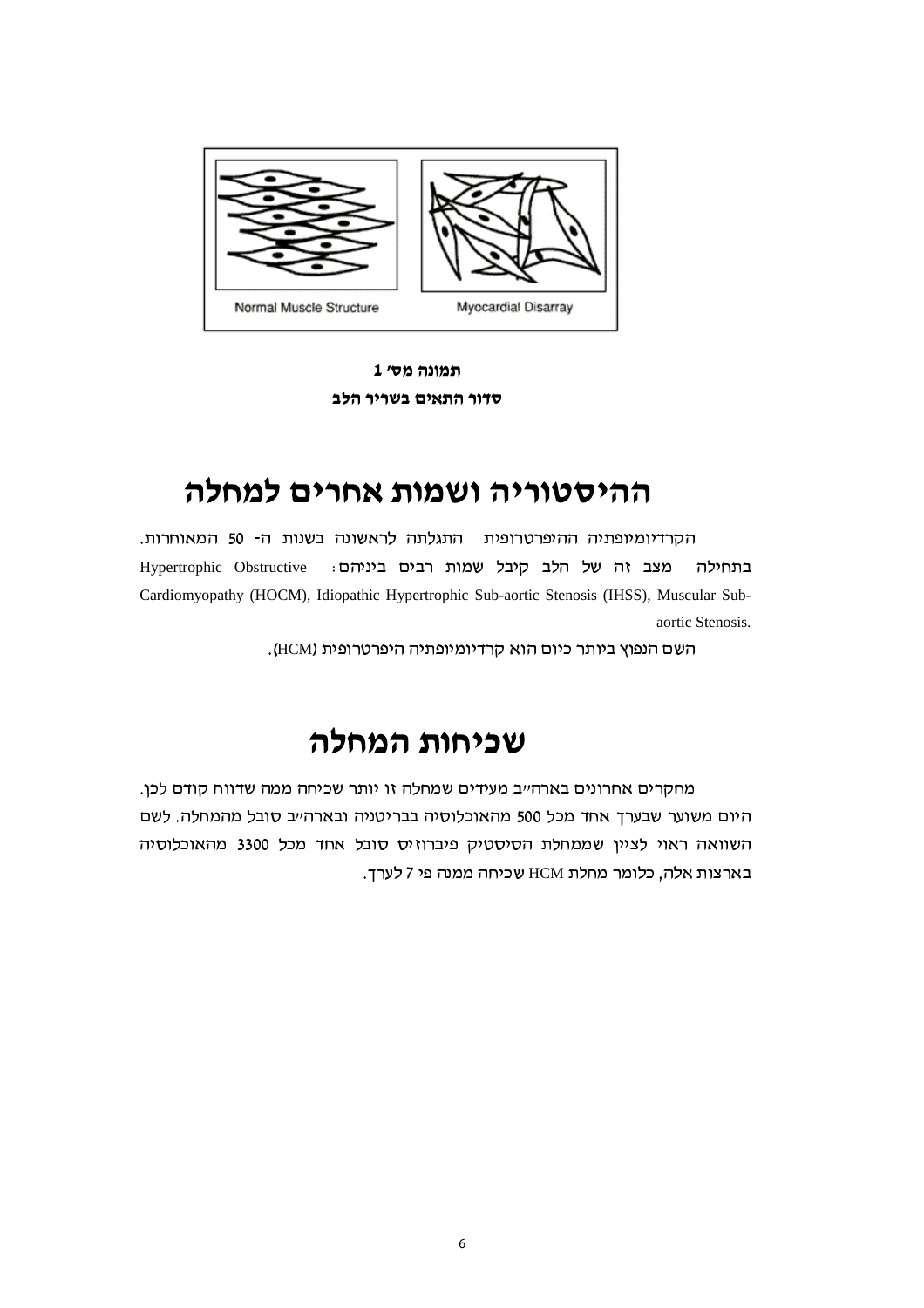### הלב במחלת קרדיומיופתיה היפרטרופית

על מנת להבין מה קורה ללב במחלה, כדאי שנבין קודם את המבנה והתפקוד של לב נורמלי. **תמונה מס׳ 2** מראה לב נורמלי ומתארת את חדרי הלב (ventricle) ועליותיו (atrium), ואת המסתמים (valve). קירות הלב מורכבים משריר מיוחד שנקרא מיוקרדיום (myocardium). חלק זה של הלב הוא זה ששונה מהנורמלי במחלת ה-HCM. החצים בדיאגרמה מראים את כוון זרימת הדם דרך הלב: העלייה הימנית מקבלת דם מהגוף, מעבירה אותו לחדר הימני ששואב אותו לריאות כדי שיקבל חמצן. הדם חוזר מהריאות לעליה השמאלית. הוא מועבר לחדר השמאלי ששואב אותו לגוף למחזור נוסף.



תמונה מסי 2 זרימת הדם בלב נורמלי

**תמונה מס׳ 3** מראה את הפעילות החשמלית בלב נורמלי. כל פעימת לב נוצרת מאות חשמלי שמתחיל מלמעלה ועובר למטה לאורד הלב. בדיאגרמה ניתו לראות את האות החשמלי המתחיל בעלייה הימנית וממשיך לאורך החצים דרך הלב ברקמה מוליכה מיוחדת עד הגיעו לשריר כדי להתחיל התכווצות. אי התקינות של שריר הלב ב-HCM יכולה לפעמים להפריע לפעילות החשמלית התקינה הזאת. בקטעים הבלתי תקינים של הלב האות החשמלי יכול לההפך לבלתי יציב כאשר הוא עובר שטחים של צילוק (fibrosis) ותאים עם בלבול (disarray). זה גורם להתקפים חשמליים ללא סדר שיכולים לגרום לקצבי לב מהירים או לא סדירים.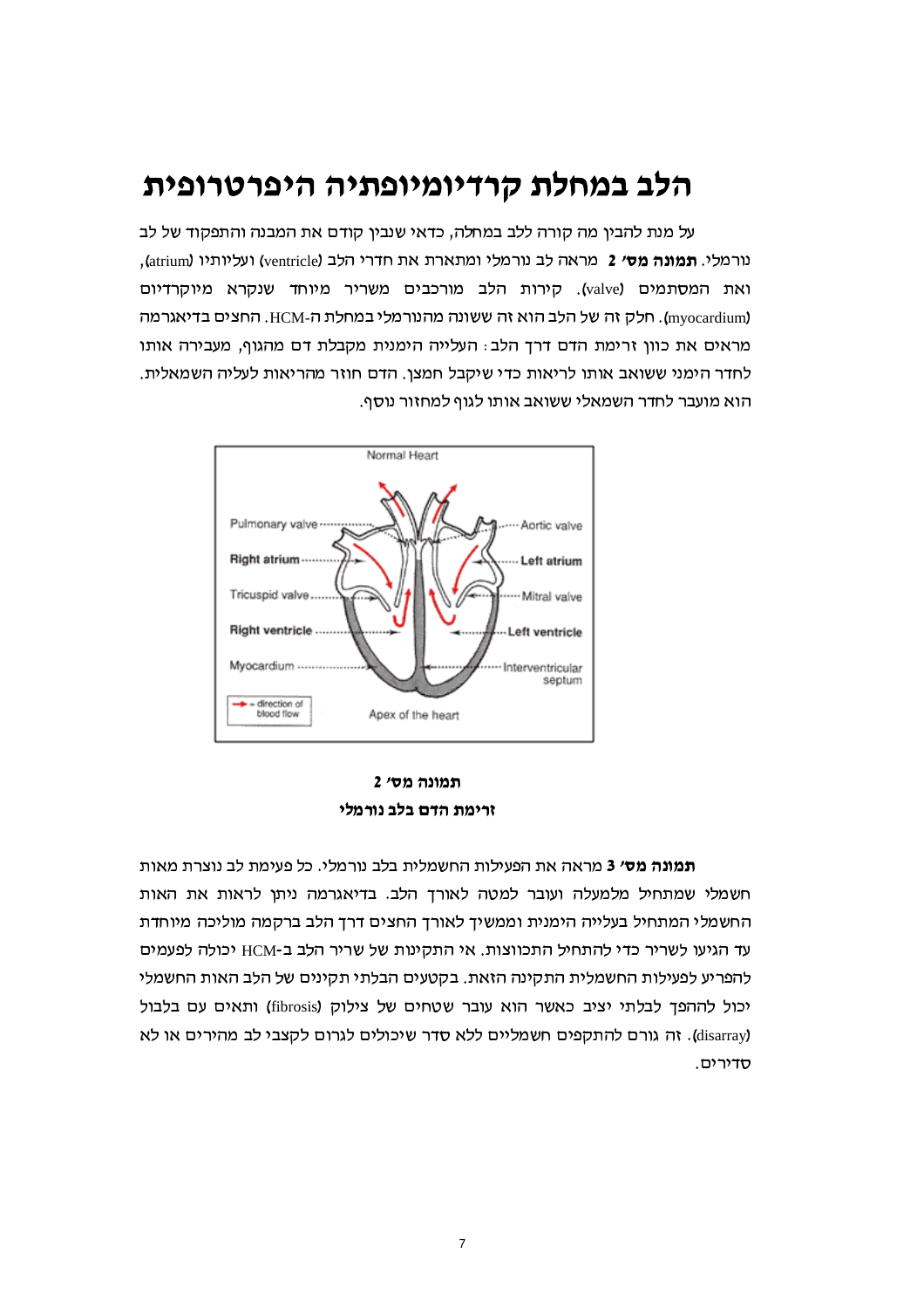

תמונה מס׳ 3 פעילות חשמלית בלב נורמלי

אי התקינות העיקרית של הלב ב-HCM היא ההתעבות הבולטת של השריר. התפלגות התעבות השריר, ההיפרטרופיה, היא משתנה. החדר השמאלי מושפע כמעט תמיד, ואצל כמה חולים במחלה מעובה גם שריר החדר הימני. **בתמונה מס׳ 4** נראה את הצורה השכיחה ביותר של HCM שבה ההתעבות קורה בעיקר במחיצה (septum), הקיר המפריד בין החלק השמאלי והימני של הלב. ההתעבות קורה בעיקר בחלק העליון של המחיצה הקרוב למסתם המיטרלי (המקשר בין החדר השמאלי והעלייה השמאלית של הלב). התעבות זאת נקראת אסימטרית. אם ההתעבות איננה גדולה היא איננה מפריעה לפעילות המסתם ואומרים | שהמחלה היא ללא חסימה (obstruction).



תמונה מס׳ 4

#### היפרטרופיה אסימטרית ללא חסימה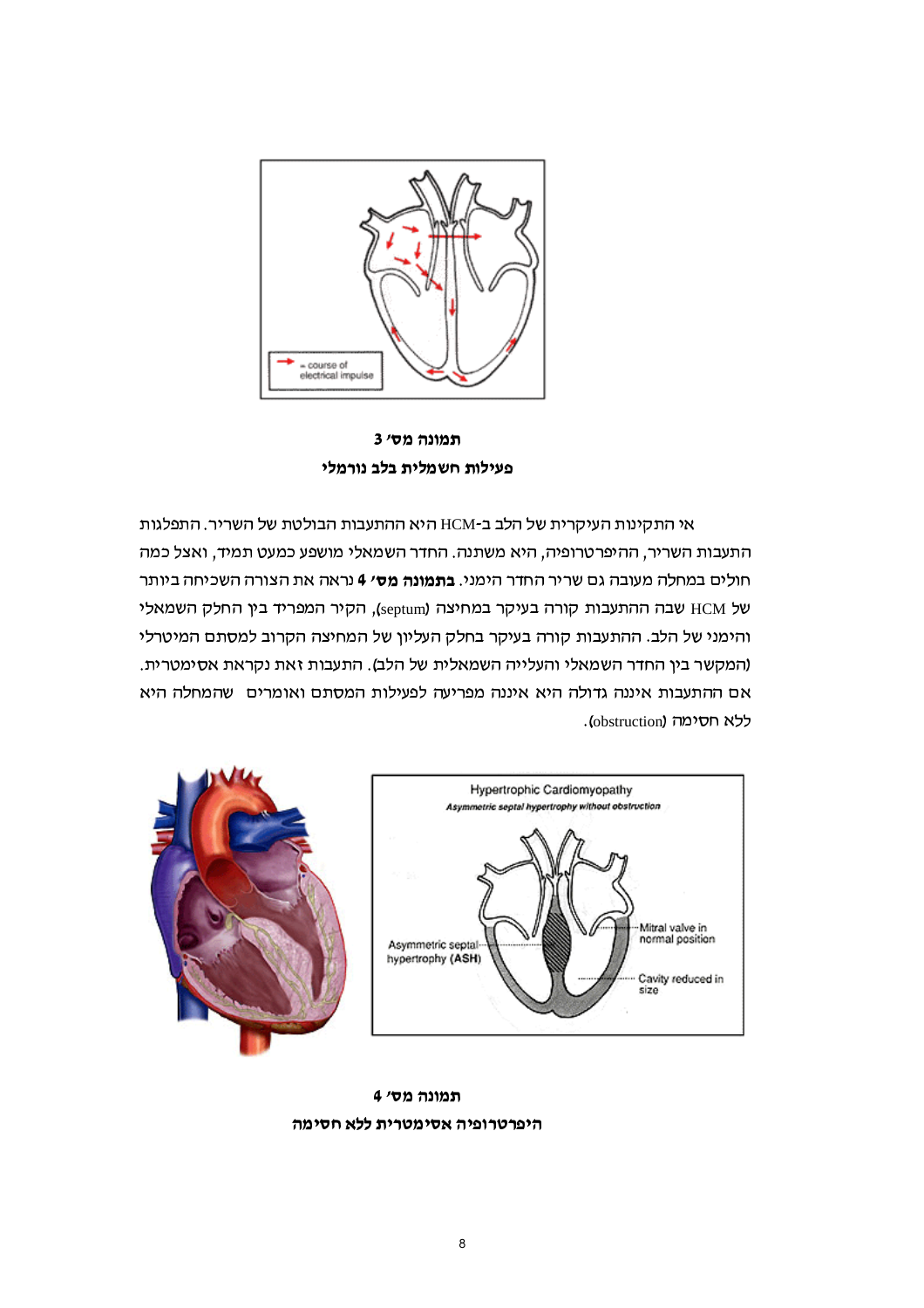בתמונה מס׳ 5 נראה מה קורה כאשר ההתעבות גדולה יותר. בזמן שהדם מוזרק מהלב המסתם המיטרלי נוגע במחיצה (שבדרך כלל צריך להיות רווח ניכר בניהם כמו בתמונות הקודמות) ונוצרת היצרות של דרך הזרימה החוצה שמפריעה להזרקה התקינה של הדם. תופעה זו נקראת Systolic Anterior Motion) SAM של המסתם המיטרלי. במקרה זה אנו אומרים שהמחלה היא עם חסימה. נוצרת תנועה מערבולתית של הדם שאפשר לשומעה כאוושה בסטטוסקופ. במקרים מסוימים המצב הלא תקין של המסתם המיטרלי גורם לדליפה (regurgitation) של המסתם ולאוושה נוספת.



תמונה מס׳ 5 היפרטרופיה אסימטרית עם חסימה

בערך ברבע מהחולים ההתעבות מתחלקת במידה שווה על כל קירות החדר השמאלי. מקרה זה ידוע בשם היפרטרופיה סימטרית או קונצנטרית. בחלק קטן מהחולים, בערך ב- 10%, ההתעבות היא בעיקר בחוד הלב וקרויה היפרטרופיה חודית (apical). מקרה זה שכיח יותר ביפן מאשר במערב. לחולים עם היפרטרופיה סימטרית או חודית אין בדרך כלל אוושה. **תמונות מס׳ 6 ומס׳ 7** מתארות שני מקרים אלה.



תמונה מס׳ 6 היפרטרופיה סימטרית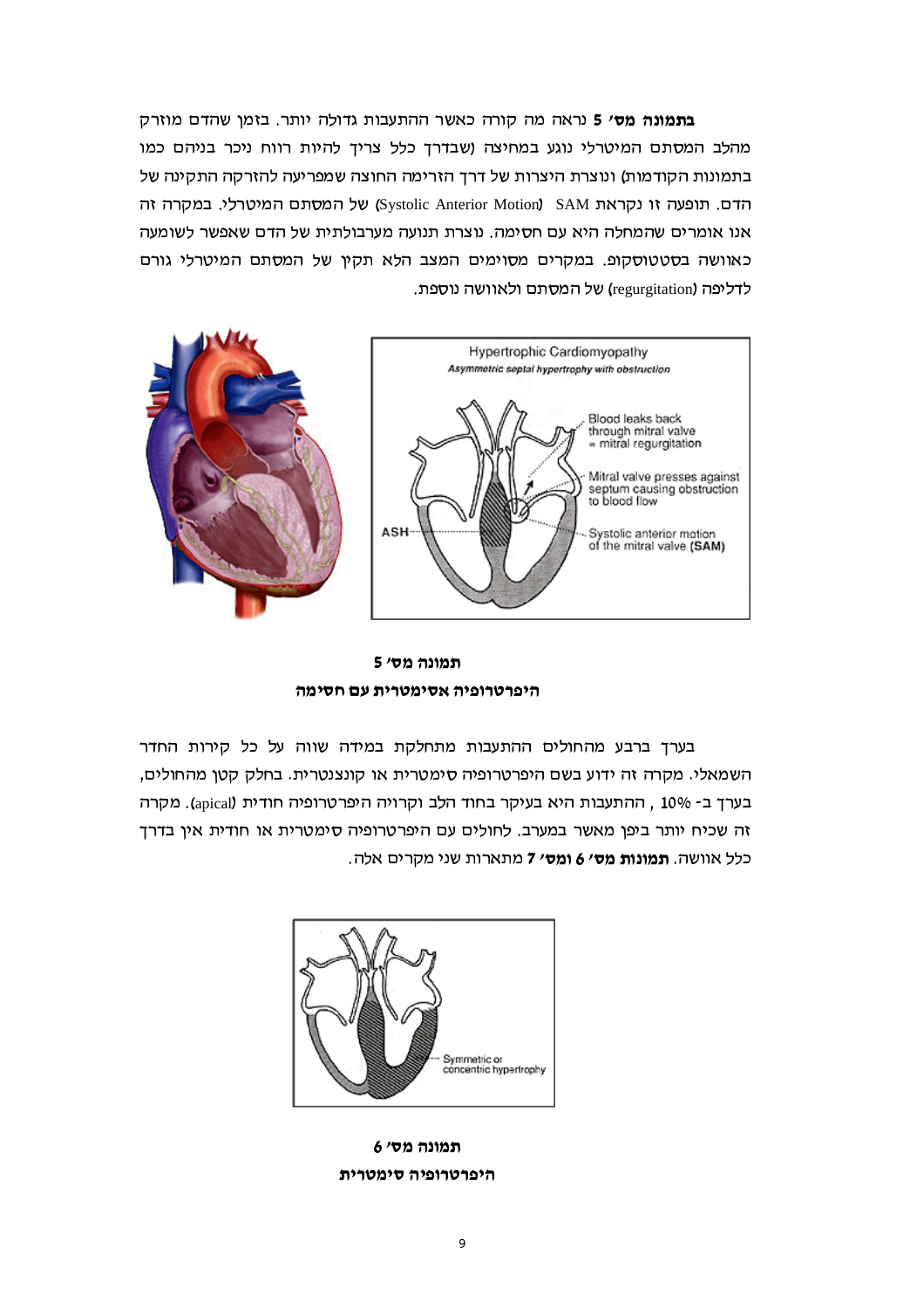

תמונה מס׳ 7 היפרטרופיה חודית

השריר המעובה מתכווץ בדרך כלל היטב ומזריק את רוב הדם מתוך הלב. לעומת זאת השריר הוא לעיתים קרובות נוקשה ומתרחב בצורה גרועה ודורש לחצים גבוהים מהתקין כדי להתרחב עם כניסת הדם לתוך הלב. כמות הדם, על כן, שהלב יכול להכיל מצטמצמת וזה יגביל בהמשך את כמות הדם שתוזרק בהתכווצות הבאה. לעיתים לחולים אין כמעט התעבות, אבל יש להם הגבלות קשות של זרימת הדם לתוך החדרים. לכן לעיתים קשה לזהות את המחלה האמיתית של חולים אלה.

לסיום, חשוב לשים לב שחלקים של הלב שנפגעים לעיתים קרובות ע״י מחלות לב אחרות, כמו מסתמי הלב והעורקים הכליליים (כלי הדם המספקים את תצרוכת הלב) לא נפגעים ע״י מחלה זו.

### תסמיני המחלה

אין תסמין או תלונה שהם ייחודיים רק ל-HCM. הסיבה להתפרצות של תסמינים היא לעיתים לא ברורה. הם יכולים לקרות בכל שלב בחיים, בעוד שהמצב הלא תקין יכול שהתקיים כבר במשך זמן מה קודם להופעת התסמין.

התסמינים יכולים לכלול :

- קוצר נשימה: יכולת הפעילות יכולה להיות מוגבלת ע"י חוסר נשימה ועייפות. רוב האנשים חווים רק הגבלת פעילות מתונה, אבל לעיתים ההגבלה היא חמורה ובמיעוט המקרים יש אפילו קוצר נשימה במנוחה.
- כאבים בחזה: כאב בחזה (angina) הוא תסמין שכיח במחלה. הוא בדרך כלל מתחיל במאמץ ונחלש במנוחה, אבל כאב יכול לקרות במנוחה ובשינה ויכול להמשך. הגורם לכאב הוא כנראה חוסר בהספקת חמצן לשריר הלב. הספקת החמצן נפגעת אצל חולי לב רבים כתוצאה מסתימה של העורקים הכליליים, לעומת זאת אצל חולי HCM העורקים הכליליים הראשיים הם בדרך כלל תקינים, אבל השריר המעובה דורש הספקת חמצן מוגברת שאי אפשר להשיגה במקרים מסוימים וזה יוצר את הכאב.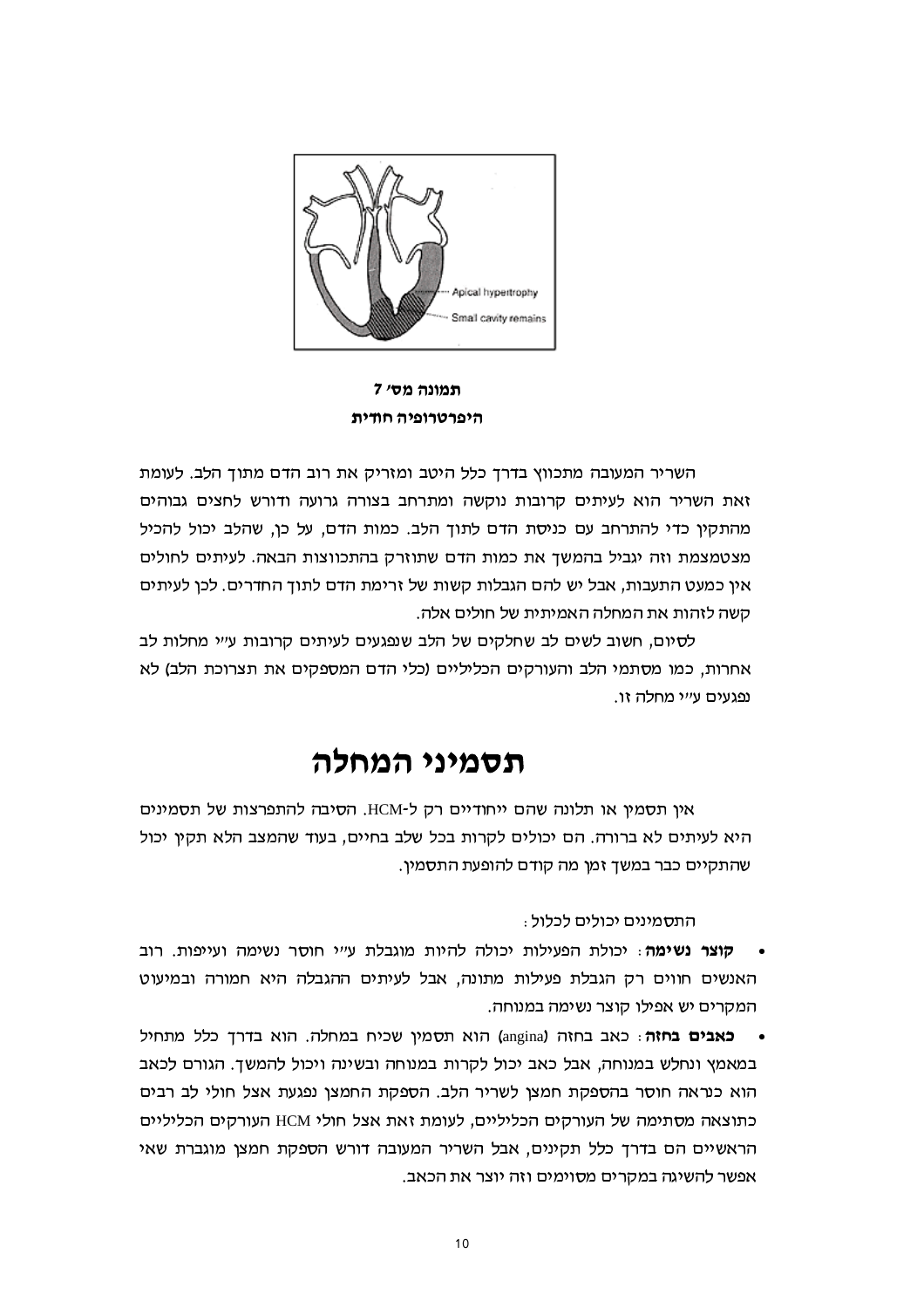- "**דפיקות לב**" (palpitation): אנשים יכולים להרגיש לפעמים פעימה נוספת או פעימה חסרה, אבל זה בדרך כלל תקין. לעיתים המודעות לפעימות הלב מעידה על קצב לב לא סדיר. במקרה זה הפלפיטציה יכולה להתחיל באופן פתאומי, מורגשת כמאוד מהירה ויכולה להיות קשורה להזעה או סחרחורת. את הסיבות למקרים כאלה יש לברר בשל האפשרות שהם עלולים להעיד על קיום מחלת HCM .
- סחרחורת ועילפון: חולי HCM יכולים לחוות סחרחורות ברמות שונות, ומה שחמור יותר, מקרי עילפון, עד כדי מוות פתאומי. האירועים יכולים לקרות בהקשר לפעילות פיזית, עם פלפיטציות, או בלי כל התגרות נראית לעין. הסיבות לאירועים אלה אינן תמיד ברורות. הם יכולים לקרות כתוצאה מאי סדירות של פעימות הלב או נפילה בלחץ הדם. מקרים של סחרחורת ובודאי של עילפון יש לדווח לרופא המטפל ולחקור אותם.

תסמינים נוספים העלולים להופיע במחלה :

- התנפחות של הרגליים או הקרסוליים או חלקים אחרים בגוף.
	- התנפחות או הגדלה של הבטן.
		- ירידה בכמות השתן.
		- צורד לתת שתו בלילה.
	- עייפות, ירידה בסיבולת לפעילות פיזית.

### אבחון המחלה

בדרך כלל רופא יכול לזהות מחלת שריר לב היפרטרופי ע״י בדיקה גופנית. למשל, כאשר הוא שומע מבעד לסטטוסקופ את קולות הלב האופייניים למחלה. בדרך כלל, האבחנה מאושרת ע״י אקוקרדיוגרמה (בקיצור "אקו"), אלקטרוקרדיוגרמה (אק"ג) או צילום רנטגן של החזה. כאשר שוקלים ניתוח מתעורר לעיתים הצורך בצינתור הלב כדי למדוד לחצים בתוך הלב. בהמשך העבודה נדון גם בבדיקות נוספות, כמו בדיקות גנטיות, לזיהוי המחלה אצל בני המשפחה של החולה ב- HCM, כולל זיהוי המחלה אצל עוברים.

- •בדיקה גופנית: ברוב החולים ב- HCM הבדיקה הגופנית היא לא מרשימה, והפגמים שהיא מגלה יכולים להיות מאד עדינים. לרוב החולים יש דופק חזק או לא סדיר ודפיקות לב חזקות, שניתן לחושן בצד שמאל של החזה. שני אלה נגרמים מהלב המעובה המתכווץ בחוזקה. אבל הפגם הברור ביותר המתגלה בבדיקה גופנית הוא אוושת הלב שקימת ב – 30 עד 40 אחוז מהחולים.
- •אלקטרוקרדיוגרמה (אק״ג): בדיקה זו רושמת את האותות החשמליים מהלב ומבוצעת ע״י הנחת אלקטרודות על החזה, על פרקי הידיים ועל הקרסוליים כמו שרואים **בתמונה מס׳ 8.** ב- HCM האק״ג מראה בדרך כלל פעילות חשמלית לא תקינה כתוצאה מהתעבות השריר והאי סדירות של מבנה השריר. בחלק קטן מהחולים (5-10%) האק״ג יכול להיות תקין או להראות שינויים זעירים. אי תקינות באק״ג אינה מיוחדת ל- HCM אלא יכולה להימצא גם במחלות לב אחרות.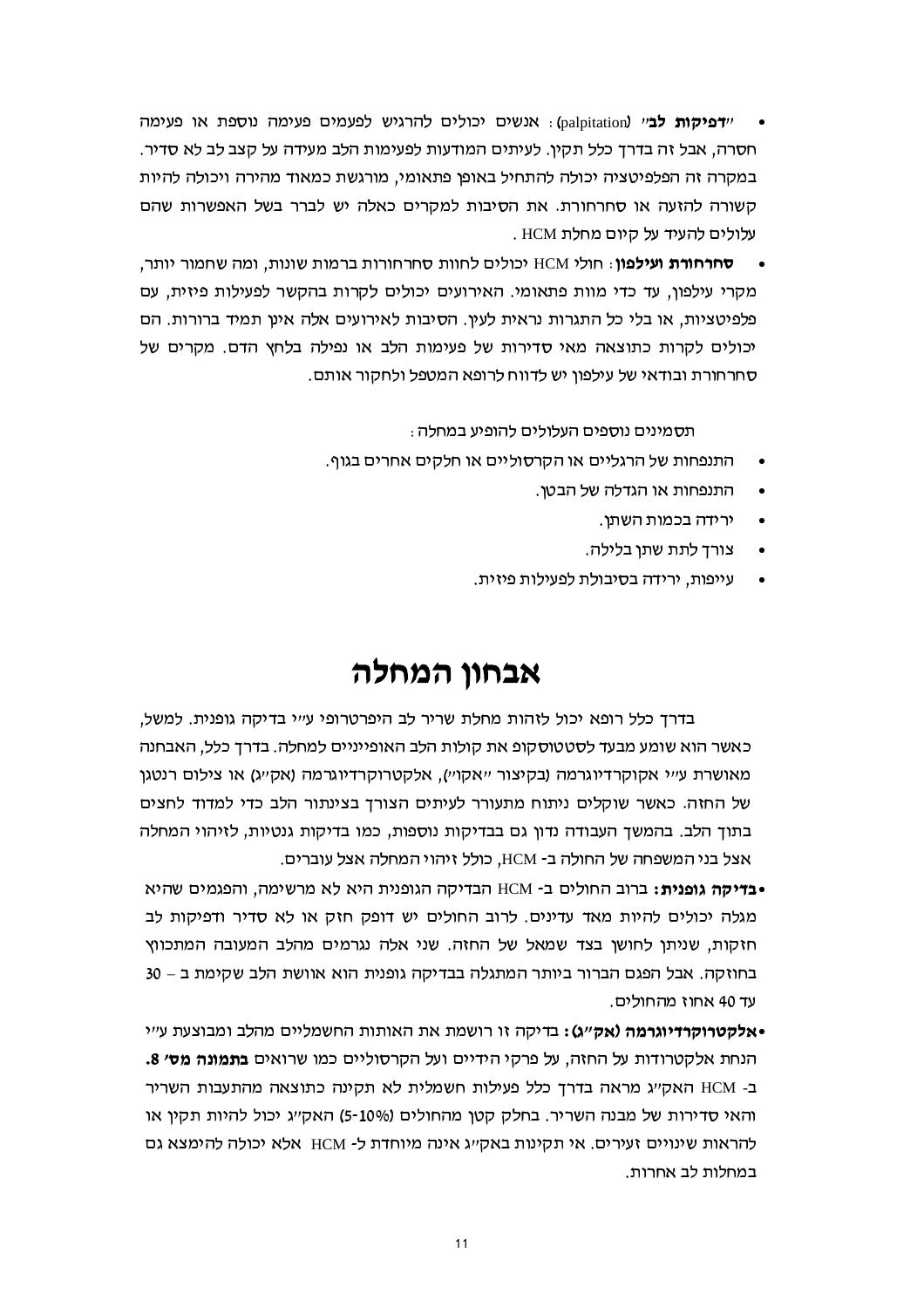

תמונה מס׳ 8 אלקטרוקרדיוגרמה

ועשית בעיקר עייי סריקה על-קולית של HCM אקוקדיוגרמה ("אקו"): כיום הדיאגנוזה של HCM הלב הנקראת בקיצור "אקו". כמו אק"ג זו בדיקה בטוחה לחלוטין ומייצרת תמונה של הלב הדומה לתמונות מסי 7-4. בבדיקה זו ניתן למדוד בקלות את העובי העודף של שריר הלב. ציוד נוסף שנקרא סורק על-קולי דופלר (אולטרסאונד דופלר) יכול לתת הדמיה צבעונית של זרימת הדם בתוך הלב ולמדוד את התכווצות והתמלאות הלב. הוא יכול גם לגלות את הזרימה המערבולתית. לכן "אקו" נותן הערכה ממצה מאד של HCM.



תמונה מס׳ 9 אקוקרדיוגרמה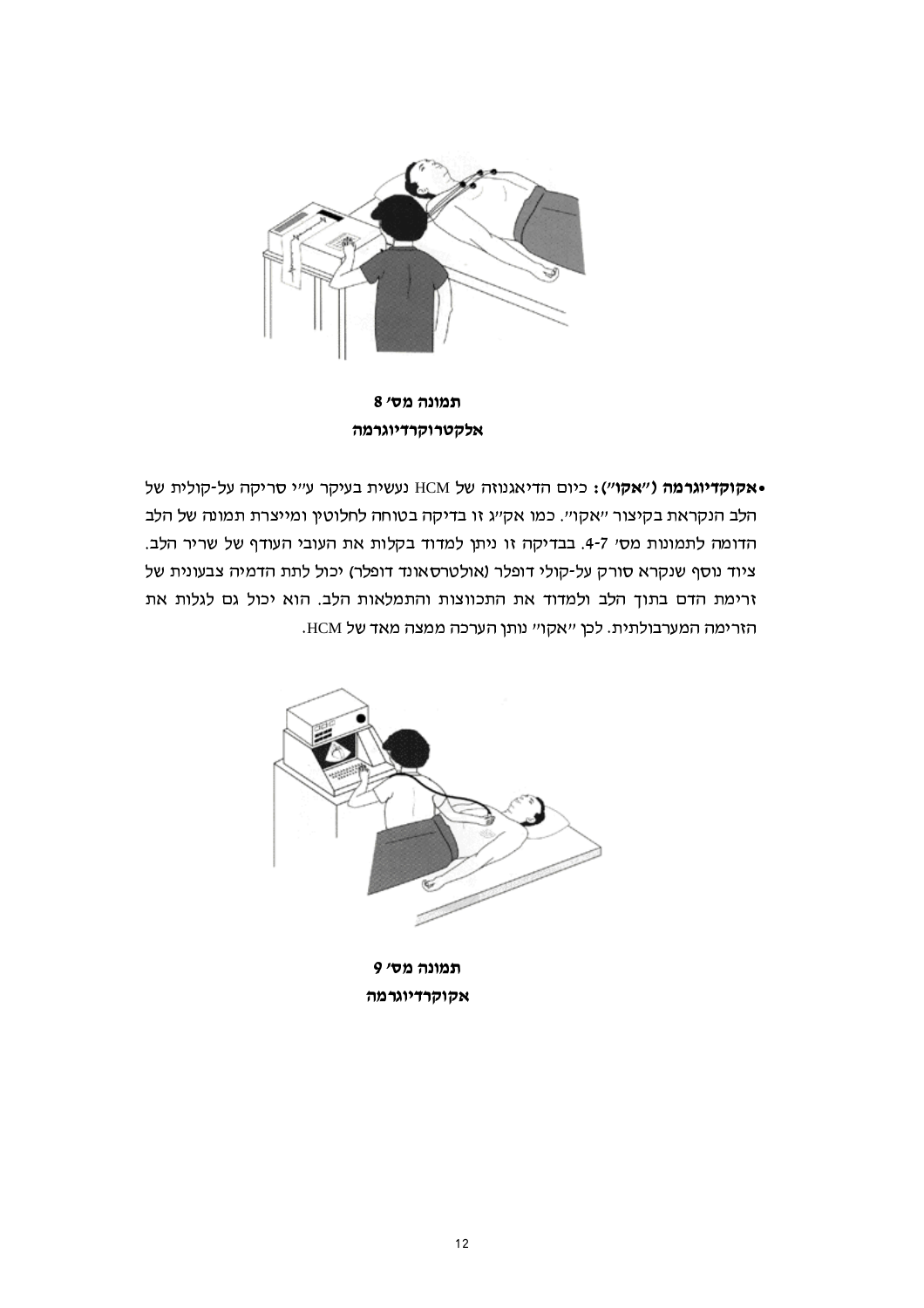#### בדיקות נוספות

בדיקות נוספות נחוצות בדרך כלל כדי להעריך את התסמינים, את הסכנה לסיבוכים, במיוחד מווות פתאומי, וכדי לבחור את הטיפול הטוב ביותר.

- •**צנתור הלב:** חולים עם קוצר נשימה, שאינם מגיבים לטיפול, זקוקים כנראה לצנתור הלב. בבדיקה זו מועבר צינור דק מכלי דם (בדרך כלל באזור החלציים) אל הלב בהנחיית צילום רנטגן. אז אפשר למדוד לחצים בתוך הלב ולבצע צילום רנטגן של תוך הלב (angiography) כדי להעריך את הדליפה המיטרלית ואת התפקוד הכולל. צילום כזה נחוץ גם לחולים הסובלים מכאבים בחזה כדי לקבוע אם העורקים הכליליים פגועים.
- חקירה אלקטרו-פיזיולוגית (Electrophysiological Study EPS): זהו סוג מיוחד של צנתור שנעשה כדי לקבוע את הסיכון באי יציבות חשמלית שיכולה לגרום למוות פתאומי. EPS כרוך בהעברת תיל עדיו מהעורקים במפשעה. הזרוע או הכתף אל הלב בהנחיית צלום רנטגו. תיל זה משמש להעברת גירויים חשמליים ללב כדי לרשום את התגובה של המערכת החשמלית של הלר
- •בדיקת מאמץ: את חומרת ההגבלה על מאמצים והיעילות של הטיפול ניתן להעריך ע״י בדיקת מאמץ עם אופניים או מסוע. בדיקת מאמץ נותנת גם בדיקה אובייקטיבית של השיפור, היציבות או ההידרדרות במשך הזמן.
- •בדיקת הולטר: בדיקה זו היא רישום מתמשד של הפעילות החשמלית של הלב משד 24 או 48 שעות, כמו שרואים **בתמונה מס' 10**. – בדיקה זו היא פשוטה ובטוחה והנבדק יכול להמשיך בפעילות רגילה בזמן הבדיקה. היא מגלה אי סדירות של פעילות הלב הידועה גם בשם אריתמיה (arrhythmia).



תמונה מס׳ 10 בדיקת הולטר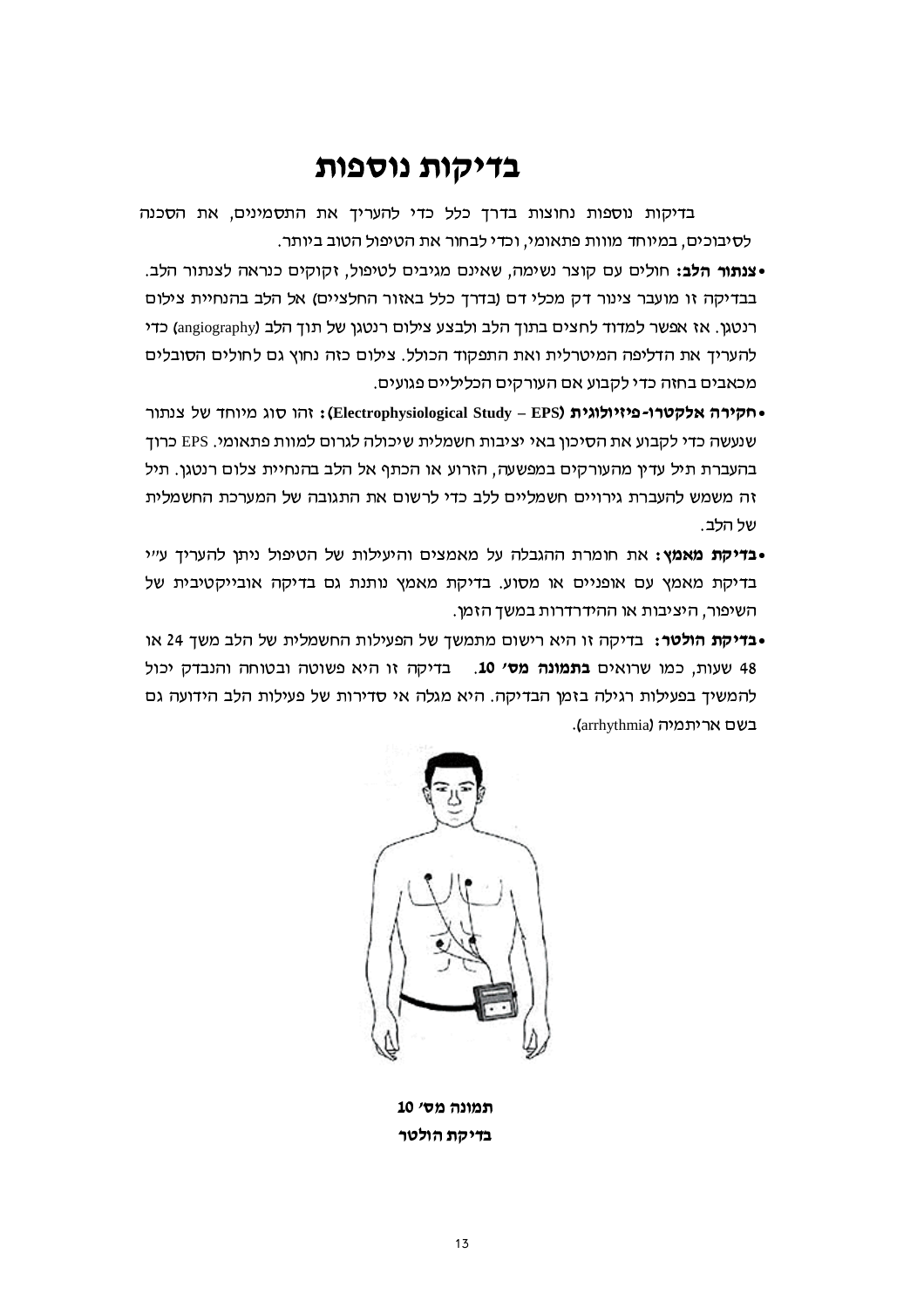•מיפוי הלב במאמץ: בבדיקות אלה חומרים היוצרים כמויות קטנות מאד (בטוחות) של רדיואקטיביות ניתנים ע״י זריקה. בדיקות אלה משמשות להערכת ההתכווצות, ההתמלאות, מבנה ותפקוד הלב ויכולות גם להעריך את הספקת הדם של הלב במנוחה ומאמץ.

### גורמי המחלה

מחלת שריר לב היפרטרופי עלולה להיות פגם מלידה. היא עלולה לקרות אצל מבוגרים הלוקים באקרומגליה, מצב הנובע מנוכחות של עודפי הורמון גדילה בדם, או אצל אנשים שיש להם פיאוכרומוציטומה, גידול המייצר אדרנלין. אנשים הלוקים בניורופיברומטוזיס, מצב העובר בתורשה, יכולים גם הם לפתח מחלת שריר לב היפרטרופי. על מקרים מיוחדים אלה לא נרחיב את הדיבור בעבודה זו מאחר שברוב המקרים, ההתעבות של שריר הלב ב - HCM נובעת מפגם גנטי תורשתי. במשפחות הנפגעות המחלה מועברת מדור לדור בלי שום דילוג. סוג זה של תורשה נקרא דומיננטי ומועבר מזכרים ונקבות חולים לצאצאיהם ללא אבחנת מין. לכל ילד יש 50% סיכוי לרשת את המחלה . בתמונה מס׳ 11 נראה עץ משפחה עם 4 דורות הפגועים ב- HCM. זכרים מסומנים ברבוע ונקבות בעיגול כאשר הצורה המלאה מראה אדם שלקה במחלה.



תמונה מס׳ 11 עץ של משפחה החולה ב-HCM

מחקרים בשנים האחרונות זיהו פגמים ב- 10 גנים לפחות, שהם חשובים בהתפתחות תאי שריר הלב. פגם כזה ידוע בשם מוטציה ואפשר לדמותו לשגיאת כתיב בקוד הגנטי שיוצר ה- DNA. ב- 50-60% מהמשפחות גילו שלאנשים הפגועים יש מוטציה בגן האחראי ליצירת אחד החלבונים החשובים להתכווצות של הלב: שרשראות החלבון הכבדות מסוג מיוזין אלפא ובטא, טרופונין, אלפא טרופו מיוזין ועוד. **בתמונה מס' 12** רואים את המרכיבים החלבוניים של הסרקומר שהוא יחידת הכווץ של הלב, ואת השכיחות של המוטציות במרכיבים אלה אצל חולי HCM.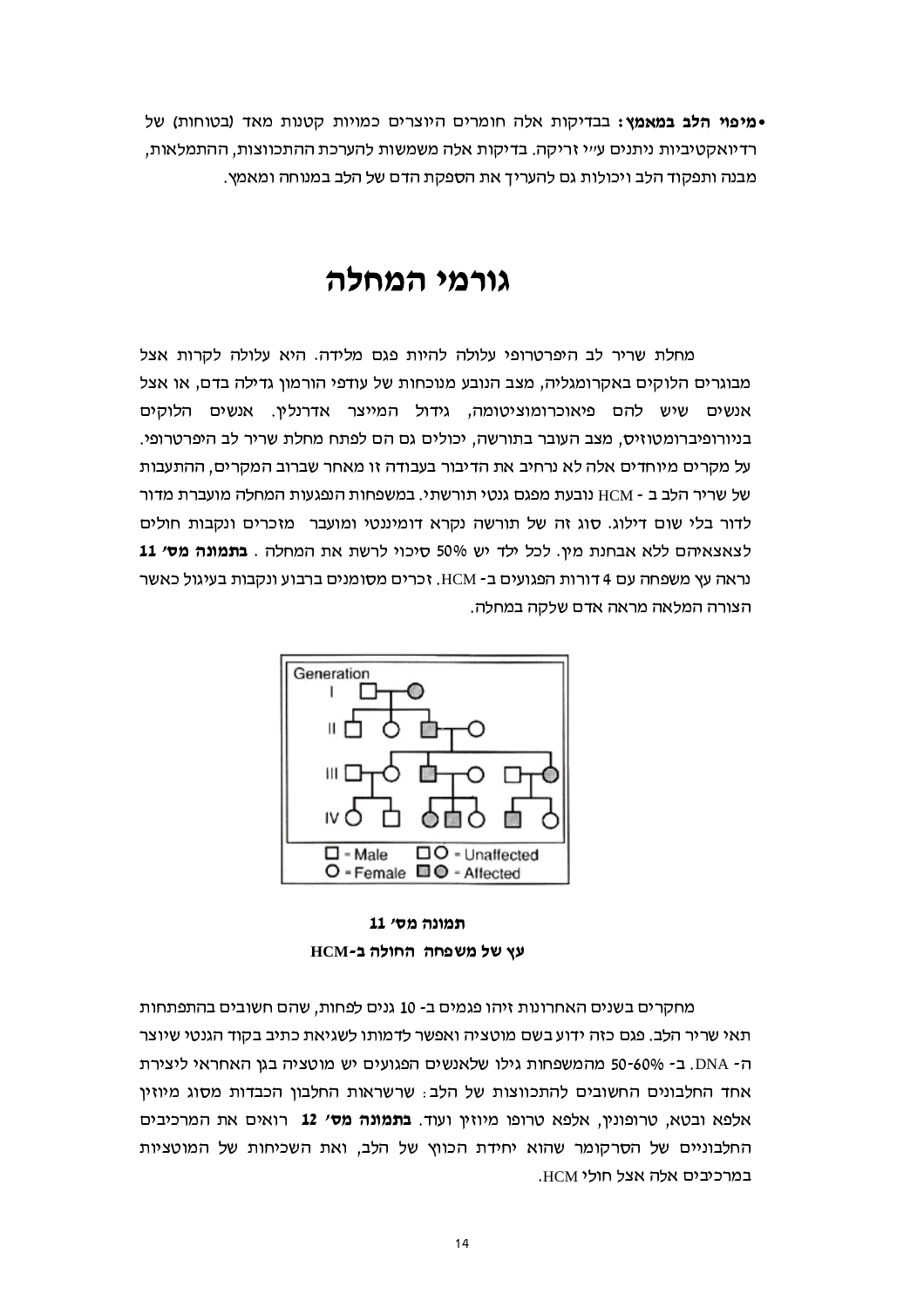

תמונה מס׳ 12 מרכיבי הסרקומר

#### $HCM$  -בוכים כ

בחלק מן המקרים יכולים להיות מספר סיבוכים ספציפיים למחלה וביניהם :

- •הפרעות קצב (אריתמיה): אי סדירות של דופק הלב היא סיבוך שכיח. סימפטומים כמו פלפיטציות (מודעות החולה לדפיקות הלב הבלתי סדירה) יכולים להופיע אך לא לעיתים קרובות. בדיקת מאמץ או הולטר יכולים לגלות את ההפרעות. ההפרעות הנקראות Atrial Fibrillation – ) או פרפור פרוזדורים (Ventricular Tachycardia – VT) טכיקרדיה חדרית AF) הן בעלות חשיבות מיוחדת ועלולות לדרוש טיפול.
- פרפור פרוזדורים: הקצב הסדיר הרגיל של הדופק הולך לאיבוד ומוחלף ע״י קצב בלתי סדיר בצורה זמנית או קבועה. אובדן ההתכווצות הנורמלית של הפרוזדורים גורמת סיכון ביצירת קריש בפרוזדורים. תרופות נוגדות קרישה ומאיטות את קצב הלב דרושות במקרה זה. לעיתים יש צורך בהיפוך קצב חשמלי (Electrical Cardioversion) שהיא מכת חשמל הגורמת ללב לזעזוע ומחזירה אותו לקצב הרגיל. אם יש צורך בפרוצדורה זו היא נעשית בהרדמה מלאה
- •דלקת פנים הלב (Endocarditis): זוהי דלקת של הלב שקורת לעיתים רחוקות ב- HCM. חיידקים שנמצאים במחזור הדם יכולים להיצמד לפנים הלב במקומות שהפכו למחוספסים בשל זרימת הדם המערבולתית.
- •חסם לבבי (Heart Block): האות החשמלי הנורמלי יכול לנוע לחדרים לאט מדי או להיחסם לגמרי. זה לא רגיל אך אם זה קורה זה מצריך השתלת קוצב לב (פירוט הטיפולים בהמשך).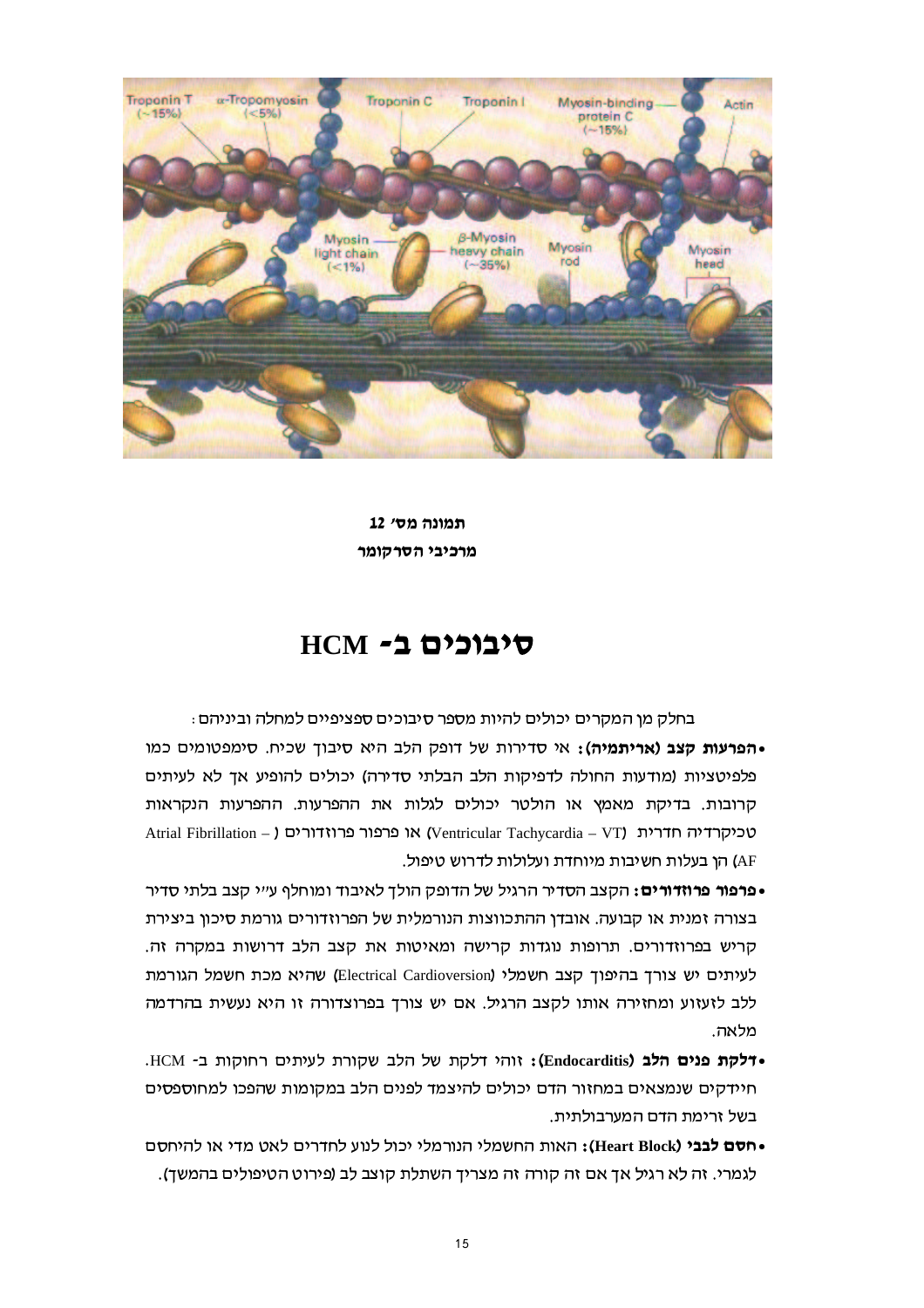•מוות פתאומי (Sudden Cardiac Death – SCD): מספר קטן של חולים ב-HCM צפויים לסכנת מוות פתאומי שיכול לקרות ללא הזהרה מוקדמת. הערכה שיטתית יכולה לזהות את רוב החולים בסיכון ספציפי זה עם אפשרות לטיפול מיוחד כמו תרופות, קוצב לב, דפיברילטור מושתל (הסבר בהמשך) או ניתוח בהתאם למצב. אין כיום מסקנות חד משמעיות בין הרופאים לגבי אדם שהתגלה שהוא נושא את גן המחלה ואין לו סימפטומים: באיזו מידה הוא נתון לסיכון של מוות פתאומי: רוב הרופאים מאמינים שבמשפחה בה נפטרו קרובים מידיים מדום לב הנובע מ- HCM, וקרובים אחרים סובלים מסימפטומי המחלה, יש להגו גם על אותם אלה שאינם סובלים משום סימפטום. אבל נושאים את הגו הפגום. הגנה זו נעשית ע״י השתלת דפיברילטור כפעולת מניעה, למרות החסרונות, לכאורה, שבהשתלה.

#### הטיפול במחלה

כיום לא ניתו לרפא את המחלה למרות שיש סיכוי קטו שכמה תרופות אולי תקטנה את דרגת ההתעבות של השריר. לצערנו שום טיפול לא נמצא עד היום שיחזיר את הלב למבנהו התקין אבל המחקר ממשיד בכוון הזה. רוב ההתפתחויות קרוב לוודאי תבואנה בזיהוי מוקדם של האנשים הנושאים את הגנים של HCM ובטיפול בהם כדי למנוע את התפתחות המחלה.

מטרת הטיפול היא בעיקר לשפר את התסמינים ולמנוע סיבוכים. למרות שאי אפשר לרפא את המחלה יש צורות שונות של טיפול שיכולות לשפר את פעילות הלב ולהקל על החולה. הטיפולים מתחלקים לשלוש קבוצות: טיפול תרופתי, טיפול ניתוחי וטיפולים אחרים.

**טיפול תרופתי:** ניתן בעיקר כאשר החולה יש לו כמה או את כל התסמינים שמנינו קודם. בחירת הטיפול התרופתי משתנה מחולה לחולה אבל הקבוצות העיקריות של התרופות ושימושיהן הן כדלהלן :

- •חוסמי בטא: אלה תרופות המאיטות את קצב הלב ומקטינות את כוח ההתכווצות שלו. תרופות אלה בדרד כלל מקילות את הכאבים בחזה, חוסר הנשימה והפלפיטציות. משתמשים בחוסמי בטא בצורה נרחבת גם עבור מחלות לב אחרות ולחץ דם גבוה. לעיתים קרובות האטה מוגזמת של קצב הלב יכולה לגרום לעייפות יתר. יש חוסמי בטא רבים: השכיחים ביותר הם פרופנולול (דראלין), אטנולול (נורמיטן) וסוטלול.
- •חוסמי תעלות הסידן: בקבוצה זו התרופה בה משתמשים בעיקר ב- HCM היא הוורפראמיל (איקקור). היא משפרת את התמלאות הלב ע״י הקטנת הקשיחות של שריר הלב, וכמו חוסמי בטא מקטינה סימפטומים כמו כאבי חזה, קוצר נשימה ופלפיטציות. כמו חוסמי בטא תרופה זו עלולה לגרום להאטה מוגזמת של קצב הלב ולחץ דם נמוך מדיי.
- •תרופות אנטי אריתמיות: תרופות אלה ניתנות כאשר הפרעות קצב כמו טכיקרדיה חדרית מתגלות ויכולות לההפך למסוכנות, בהתאם למקרה האינדיבידואלי. מבין תרופות אנטי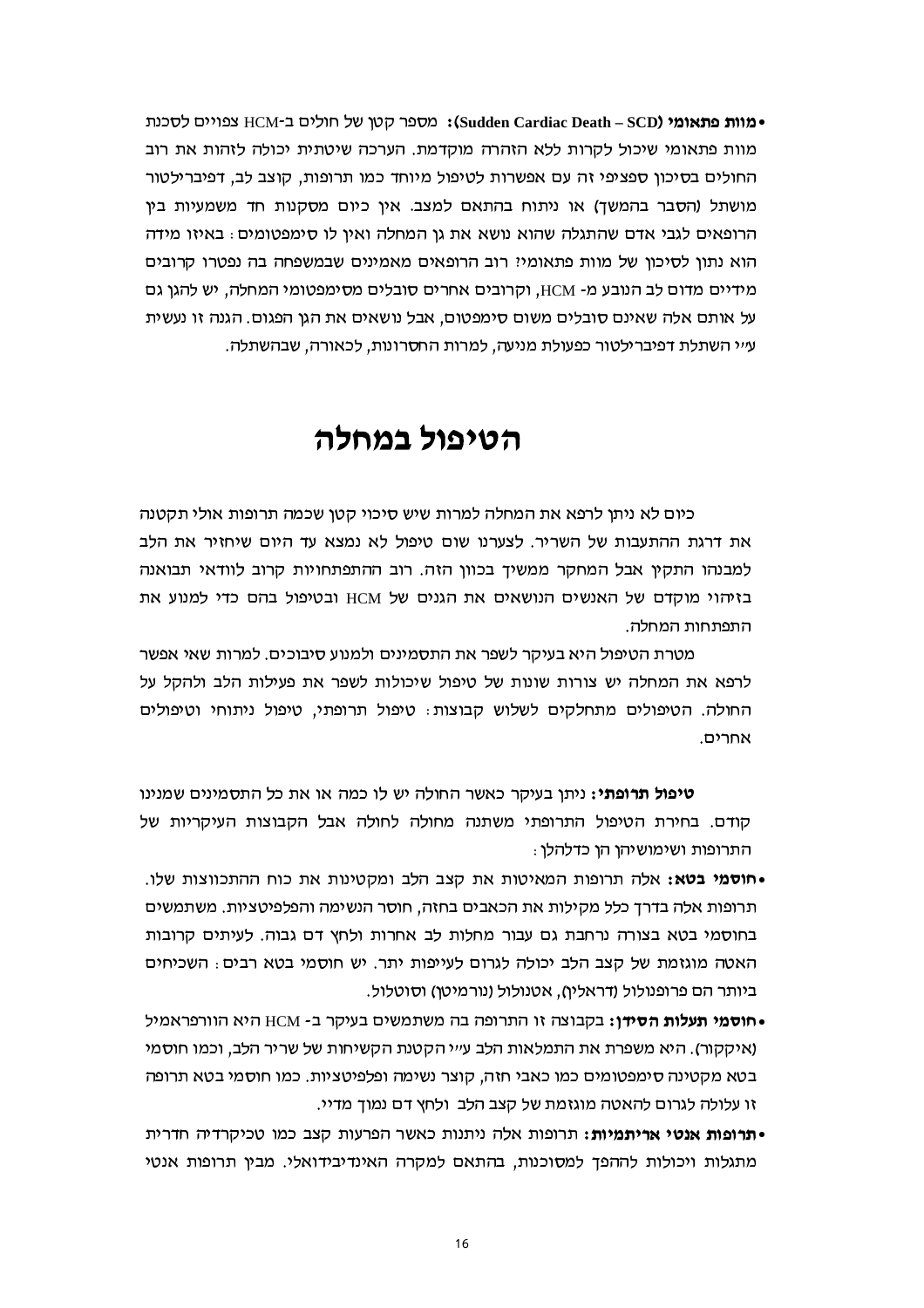אריתמיות אלה השכיחה ביותר בשימוש. היא האמידורון (פרוקור). זוהי תרופה יעילה ביותר ומשתמשים בה לעיתים קרובות כדי להקטין את הסיכון במוות פתאומי. לעומת זאת יש לה כמה תופעות לוואי אפשריות קשות כמו רגישות לאור שמש (שאפשר למנעה בעזרת שימוש בקרמים עם מקדם הגנה גבוה מפני השמש), השפעות על בלוטת התריס, שבדרך כלל הנן הפיכות אבל דורשות בדיקה סדירה לעיתים קרובות, משקעי סידן מאחורי קרנית העין (שברוב המקרים אינם מפריעים לראיה, אבל נדרש מעקב) ועוד.

- נוגדי קרישה: חולים הסובלים מפרפורי פרוזדורים חולפים או קבועים צריכים לקבל נוגדי קרישה (מדללי דם) כדי למנוע יצירת קרישי דם בפרוזדורים. לקיחת תרופות אלה דורשת בדיקות דם תכופות על בסיס שבועי או חודשי.
- •תרופות משתנות: לעיתים החולים מפתחים עצירת שתו וזקוקים לקבל תרופות משתנות המזרזות את זרימת השתו.
- •אנטיביוטיקה: למרות שדלקת פנים הלב היא נדירה אנשים עם זרימת דם מערבולתית בחדר השמאלי או במסתם המיטרלי צריכים לקבל אנטיביוטיקה מונעת (פרופילקטית) לפני כל טיפול שיניים או במצבים אחרים שבהם יש סיכון מוגבר שחיידקים יכנסו למחזור הדם.

לסיכום, משתמשים כיום במגוון רחב של תרופות לטיפול ב- HCM וכמובן תרופות חדשות מתגלות מיום ליום. הצורד בטיפול כל שהוא והבחירה של הטיפול המתאים צריכה להיעשות על בסיס אינדיבידואלי. ויכולה להשתנות אצל אותו חולה במשד השנים בהתאם למצבו ובהתאם למבחר התרופות הקיים. נעיר כי גם כשאין תסמינים אם עובי המחיצה הבין חדרית הוא מעל 35 מ״מ מומלץ להתחיל בטיפול תרופתי.

**טיפול ניתוחי:** נעשה בחולי HCM שלמרות הטיפול התרופתי המרבי ממשיכים לסבול מתסמינים או בחולים שמועמדים לניתוח עקב מחלות לב אחרות. הניתוח המקובל הוא כריתת המחיצה הבין חדרית. בניתוח זה מסיר המנתח חלק מהשריר המעובה של המחיצה ועייי כך מרחיב את דרך המעבר של הדם היוצא ומקל על החסימה. לניתוח זה סיבוכים שונים כמו יצירת חסם הולכה לבבי ויצירת פגמים במחיצה הבין חדרית (VSD), אם מורידים יותר מדי מהמחיצה. טיפול ניתוחי נוסף אצל חולי HCM הוא החלפת המסתם המיטרלי במסתם מלאכותי. כמו שהסברנו קודם, בזמן החסימה לזרימת הדם החוצה מתוך הלב המסתם המיטרלי נוגע במחיצה והדם דולף בחזרה דרך המסתם. אם הדליפה הזו חמורה יש צורד להחליף את המסתם.

כל הניתוחים הנ״ל הם בעלי סיכון ניכר לכן מתאימים לחולים עם תסמינים חמורים וסוגים מסוימים של HCM. לאחרונה התחיל השימוש בפרוצדורה חדשה שהיא כריתת המחיצה לא בדרך ניתוחית. מטרתה להקטין את ההתעבות של החלק העליון של המחיצה ללא צורך בניתוח לב פתוח . טכניקה זו כוללת הזרקת כמות קטנה של תמיסת אלכוהול לתוך סעיפים של העורק הכלילי שמזין את המחיצה העליונה וע״י כך היא משמידה את החלק הזה של שריר הלב. זה נעשה תוך כדי צנתור לבבי ויכול להיעשות בהרדמה מקומית. למרות שתהליך זה בשלביו הראשונים של הפיתוח הוא ייתן תוספת חשובה לטיפולים הלא ניתוחיים שעומדים לרשות חולים עם תסמינים של HCM.

17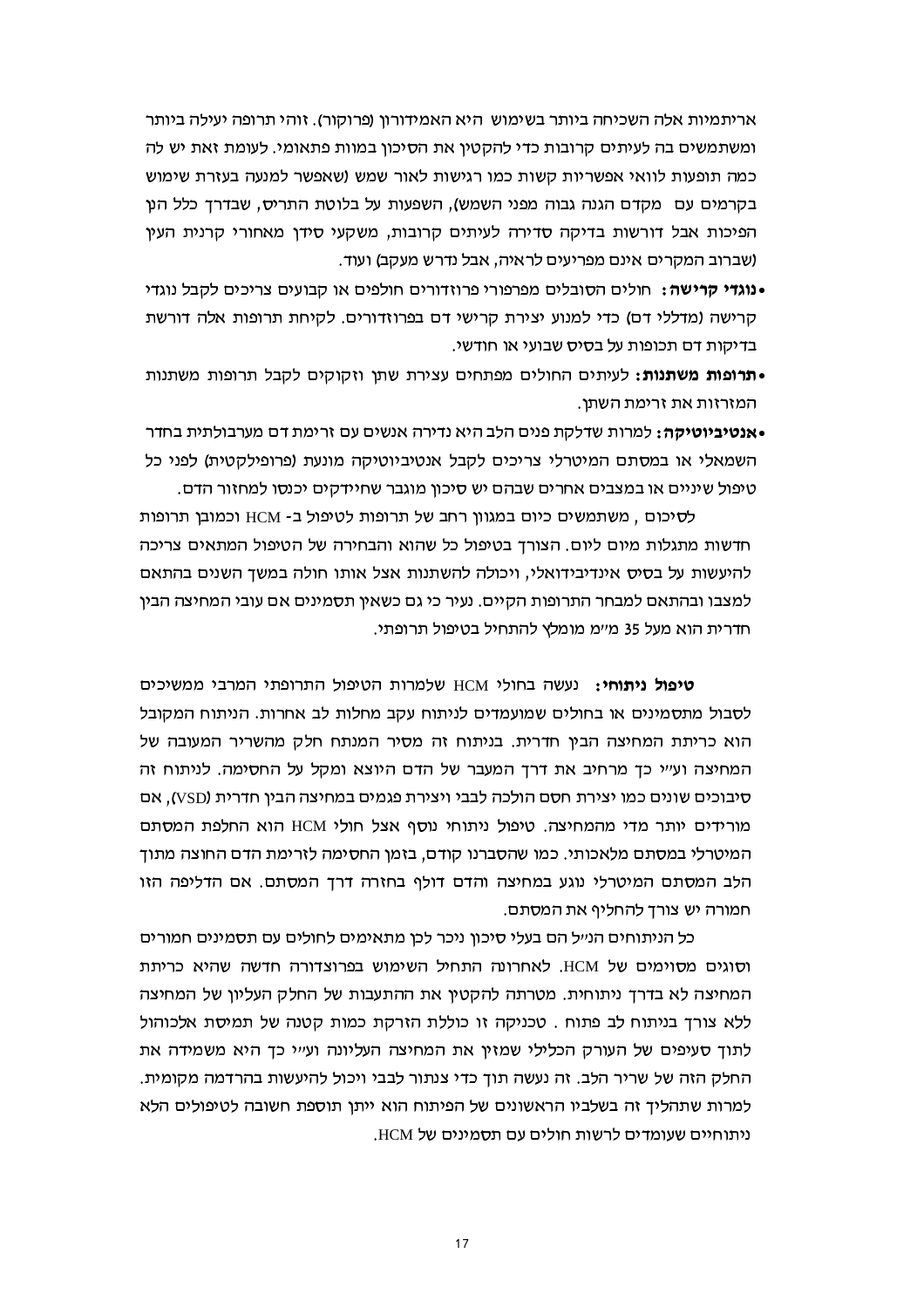במקרים מעטים בחולים שהטיפול הניתוחי והתרופתי נכשלו והם הגיעו לאי ספיקת לב (כלומר שהלב מפסיק לתפקד כמשאבה) יתכן שיש צורך בהשתלת לב.

**טיפולים אחרים:** יש כמה צורות נוספות של טיפול המומלצות לעיתים ב- HCM. נמנה אותן בקצרה :

- היפוך חשמלי: אפשר להפסיק פרפור פרוזדורים ע״י מכת חשמל קטנה לחזה. פרוצדורה זו נעשית בהרדמה כללית. היפוך (cardioversion) כזה הוא מועיל לעיתים קרובות כי הוא יכול להקל על התסמינים ויכול למנוע את הצורך בנוגדי קרישה.
- •צריבה (Radio Frequency Ablation): פרפור פרוזדורים קבוע ניתן להפסיק ע״י צריבה. בתהליך זה מועבר צנתר אל הלב ודרכו מועברת כמות מסוימת של אנרגיה בצורת גלי רדיו הגורמת להשמדת מקור הקצב הטבעי שנמצא בין הפרוזדורים והחדרים של הלב (AV node). לעיתים יש צורך אחרי תהליך הצריבה גם להשתיל קוצב לב . תהליך זה נעשה בהרדמה מקומית.
- **קוצב לב:** כמו שתארנו קודם, האות החשמלי התקין אינו יכול לנוע כלפי מטה עד החדרים, ובמצב כזה משתילים קוצב לב. זה כרוך בהכנסת קופסה קטנה המכילה סוללה, תחת העור של החזה, עם תייל עדין המוביל דרך העורקים אל הלב כדי להוליך האות החשמלי ההכרחי.



תמונה מס׳ 13 סוצב לב

**קוצב לב דו-לשכתי:** קוצבי לב יכולים גם להפוך את הפעולה החשמלית הרגילה של הלב, עייי העדפת ההפעלה של חוד הלב בתחילה. זה מאפשר לחוד הלב להתכווץ לפני המחיצה, תוך הקטנת החסימה במוצא הלב ונתינת האפשרות ליותר דם לצאת מהחדר השמאלי. אולם, רק חלק מהחולים יכול להפיק תועלת משיטה זאת. צורת טיפול זאת מתאימה רק לחולי HCM עם חסימה.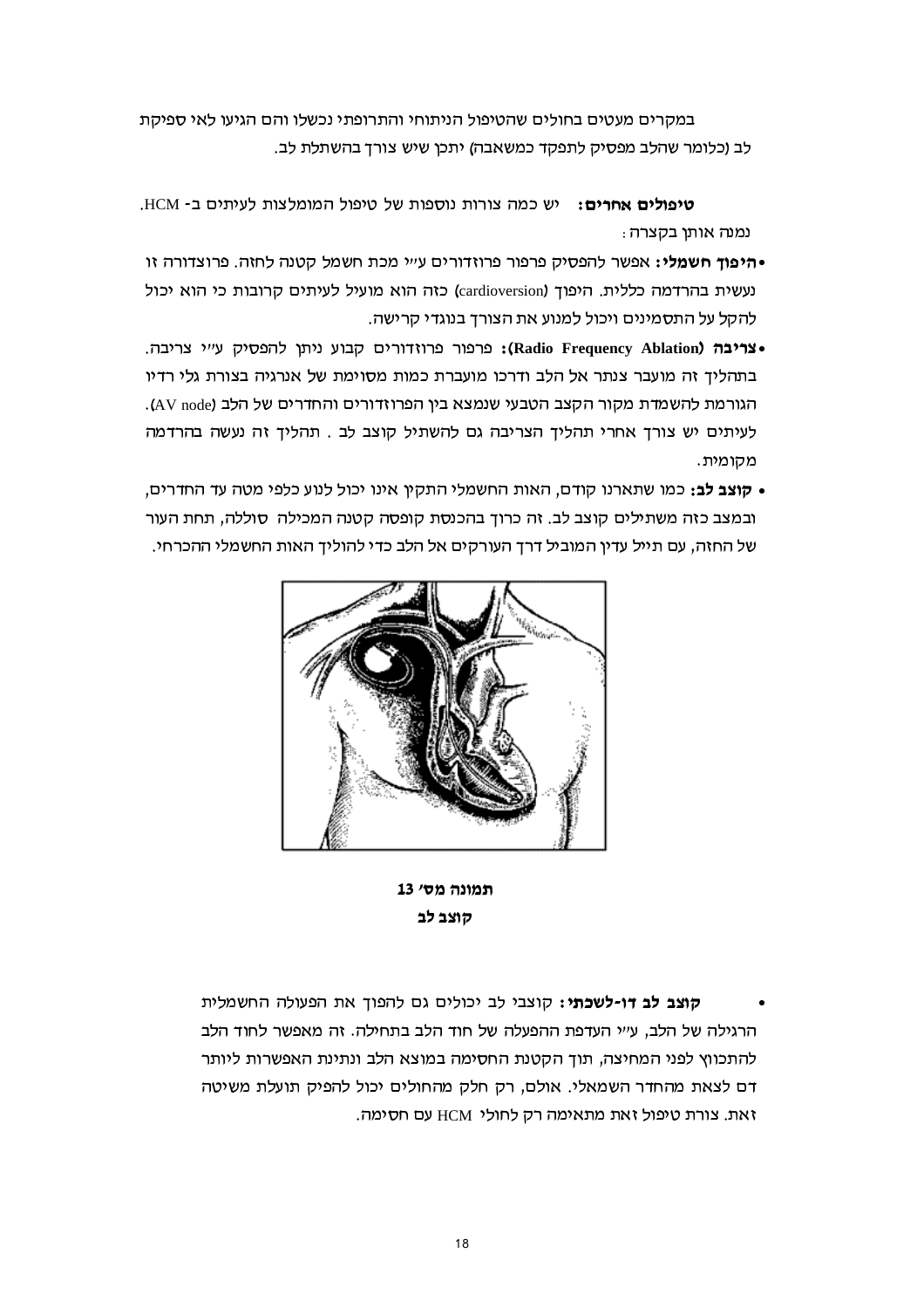

• דפיברות מאורע מצער שקרה (ICD – Implantable Cardioverter Defibrillator): בעקבות מאורע מצער שקרה לפני כ- 35 שנה במרכז הארץ, כאשר פרופי הרי הלר מת באופן פתאומי, העלה דרי מיכאל מירובסקי את הרעיון לפתח דפיברילטור זעיר, שיושתל בגוף החולה, ואשר יעקוב אחר קצב ליבו, ובעת הצורך, בתוך שניות, יתן מכת חשמל וימנע מוות בגלל דופק חדרי מהיר, כגון פרפור חדרים או מיאוץ חדרי מהיר. בתחילת שנות השמונים הושתלו המכשירים הראשונים בבולטימור עייי דרי מירובסקי שהוכיח כי המכשיר מונע ביעילות מוות מדום לב הנגרם עייי פרפור חדרים. ההשתלות הראשונות בוצעו תוך פתיחת בית החזה, הנחת טלאים מיוחדים על הלב והכנסת המכשיר לדופן הבטן. ניתוח כזה היה כרוך בסיכון ממשי. המכשירים הראשונים פעלו רק שנה -שנתיים עד לגמר הסוללה ואז נדרש לחזור על הניתוח. כיום המכשירים קטנים מאד בדומה לגודלו של קוצב לב רגיל, וגם ניתן להשתילם בצורה דומה, מתחת לעור באזור החזה, מתחת לעצם הבריח. עצם הנחת המכשיר בדופן בית החזה, קרוב ללב, מאפשרת מתן השוק החשמלי בצורה יעילה יותר. הסוללה במכשירים החדשים מספקת אנרגיה במשך 5-10 שנים. מנגנון הבקרה של מכשירים אלה הוא מחשב זעיר הנמצא בתוך הדפיברילטור וקולט את כל הפעילות החשמלית של הלב. במידה והוא מזהה הפרעת קצב המסכנת את חיי החולה הוא גורם להיווצרות השוק החשמלי, שמחזיר את הפעילות החשמלית של הלב לתיקנה. הוא גם רושם את פירטי ההפרעה המסוכנת כך שהרופא יכול אחר כך לקרוא את הרישום בעזרת קורא מגנטי חיצוני ואולי להציע טיפול שימנע הפרעות כאלה או יפחית את תדירותם.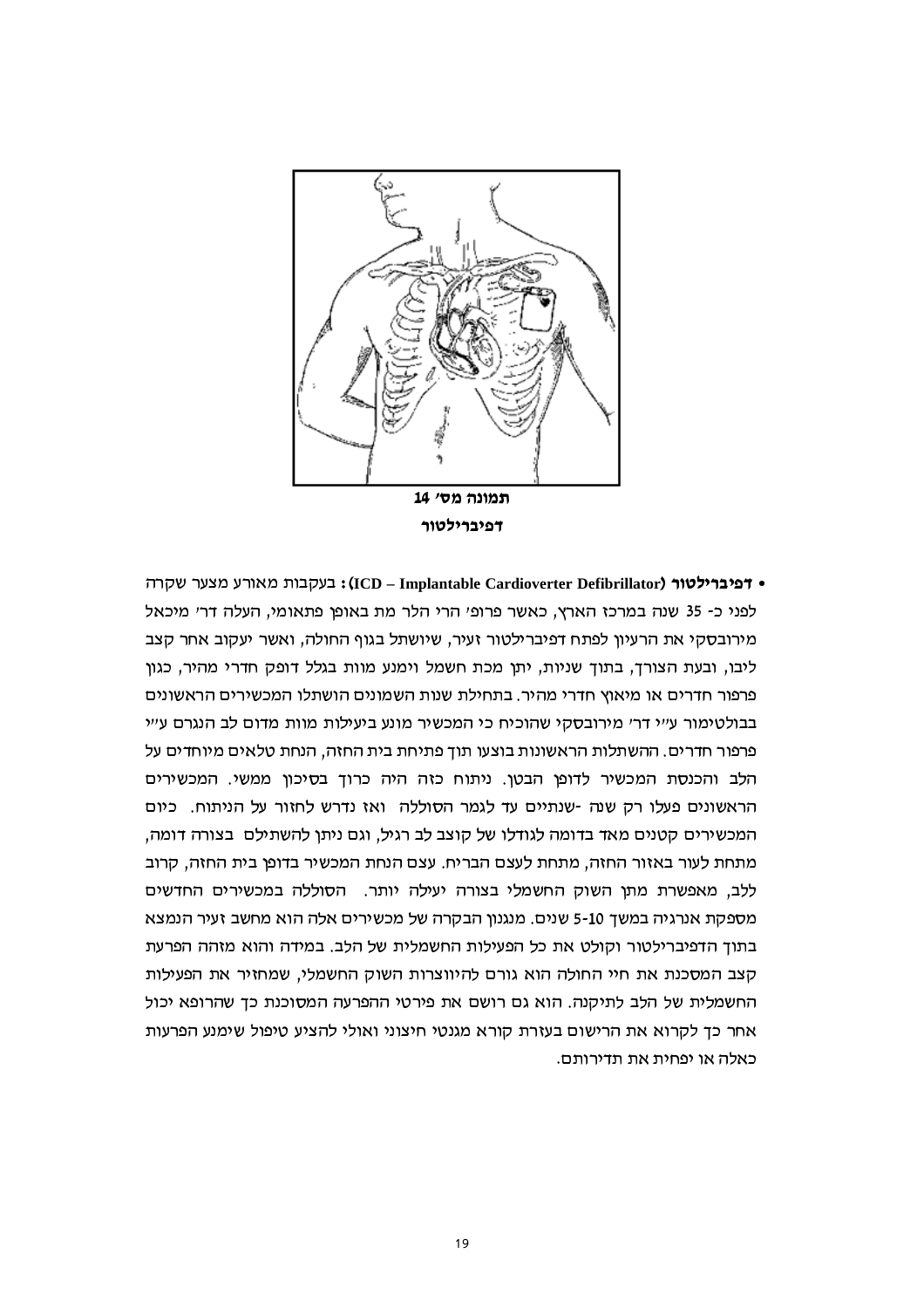#### סינון משפחתי ל- HCM

מאחר ש- HCM היא בדרד כלל מחלה גנטית משפחתית. נשאלת תמיד השאלה: אם ידוע על חולה HCM במשפחה. מה יש לעשות כדי ״לסנו״ את המשפחה ולזהות חולי HCM נוספים *ו* 

בדיקת גנים במעבדה, הנעשית על 10 סמ״ק דם הנלקחים מכל אחד מבני המשפחה, היא. לפחות תאורטית. השיטה הוודאית ביותר לזהות את אותם פרטים שלקו במחלה. דהיינו. בעלי הגן הפגום. עם זאת, בדיקות מעבדה אלה הן יקרות, לא שגרתיות, ולא מבטיחות תשובה חיובית. בדיקה גנטית מוגבלת היום למספר מצומצם מאוד של מעבדות מחקר. שעובדות על מספר קטו של משפחות, בעיקר לצורכי מחקריהן. לכן, הסינון המשפחתי עדיין מתבצע היום כמו שהתבצע שנים רבות. ע״י סדרת אקוקרדיוגרמות הנעשות בצורה מחזורית לילדים הגדלים במשפחות עם HCM. מטרת ה״אקו״ היא לזהות את התסמין האופייני ביותר של HCM, דהיינו התעבות המחיצה הבין חדרית.

בקווים כלליים, ההתעבות בדרד כלל איננה ניכרת לפני גיל 10, והסיכוי המרבי לגלותה הוא אחרי גיל 12. עובי הקורות של הלב גדל בדרד כלל בקצב מואץ בגיל ההתבגרות. שינויי העובי יכולים להיות מאד חדים וצורת הלב יכולה להשתנות לגמרי בין גיל 12 לגיל 14 – לעתים משתנה מתקינה לחלוטיו לעבה מאוד. מומחים מאמינים ששינויים אלה. למרות שהם מאוד מפחידים את המשפחה ולעיתים גם את הרופאים, הם המבנה הרגיל אותו מקבל הלב ההיפרטרופי, ואינו מהווה, בפני עצמו, סימן של הידרדרות או אות לסכנה מידית. אם ההתעבות איננה מוסברת בדרכים אחרות (כמו אימון אתלטי או מחלה אחרת), ניתן להסיק כי ההתעבות מעידה על מוטציה גנטית האחראית ל- HCM. עד כה האמינו, בהסתמד על נתונים שנאספו, כי אם היפרטרופיה לא נצפתה עד שהילד הגיע לבגרות וגידול גופני מלאים (בגיל 17-19 לערד), הסיכויים שתופיע יותר מאוחר הם קטנים. עם זאת, נתונים חדשים מצביעים על האפשרות שהתפרצות בוגרת של המחלה יותר שכיחה ממה שחשבו תחילה. לכו, ממומלץ להמשיד את הסינון גם אחרי גיל 25. כל 5 שנים. במשד כל החיים.

מתי יש לבצע את האקוקרדיוגרמה אצל ילדים במשפחות עם HCM ? אקוקרדיוגרמות מסננות לפני גיל 10 או 12 הן רשות, מאחר שבדיקות אלה הן חיוביות לעתים רחוקות בגיל זה, ואפילו נוכחות של מוטציה של HCM וידיעה על המחלה בגיל זה לא תוביל בהכרח להתערבות. יוצאות מן הכלל יהיו משפחות בהן קרו כמה מקרים של מוות פתאומי כתוצאה מ- HCM, או אם הילד הוא אתלט המתאמן לתחרויות. במקרים אלה אקוקרדיוגרמות בגיל צעיר הן מחייבות, מאחר ש- HCM היא הגורם החשוב ביותר למוות פתאומי תוך כדי ספורט אצל אנשים צעירים, והיא מהווה סיבה לפסילה מאימון ותחרות.

במקרים אחרים, ממומלץ לבצע סדרת אקוקרדיוגרמות כל 18 חודשים בערך (או כל 12 חודשים אם הילד אתלט מתאמו) עד סוף תקופת ההתבגרות או עד שהאקוקרדיוגרמה הופכת מתקינה למעובה. כדאי לצין כי הרישום החשמלי מהלב, האקייג, יכול להיות לא תקין אצל ילד נגוע גנטית הרבה לפני שהאקוקרדיוגרמה תהיה לא תקינה. עד היום, דווח על מעט מאוד חולים מבוגרים שהיתה להם אקוקרדיוגרמה תקינה אחרי גיל 18, ואשר הפכה ללא תקינה רק מאוחר יותר.

20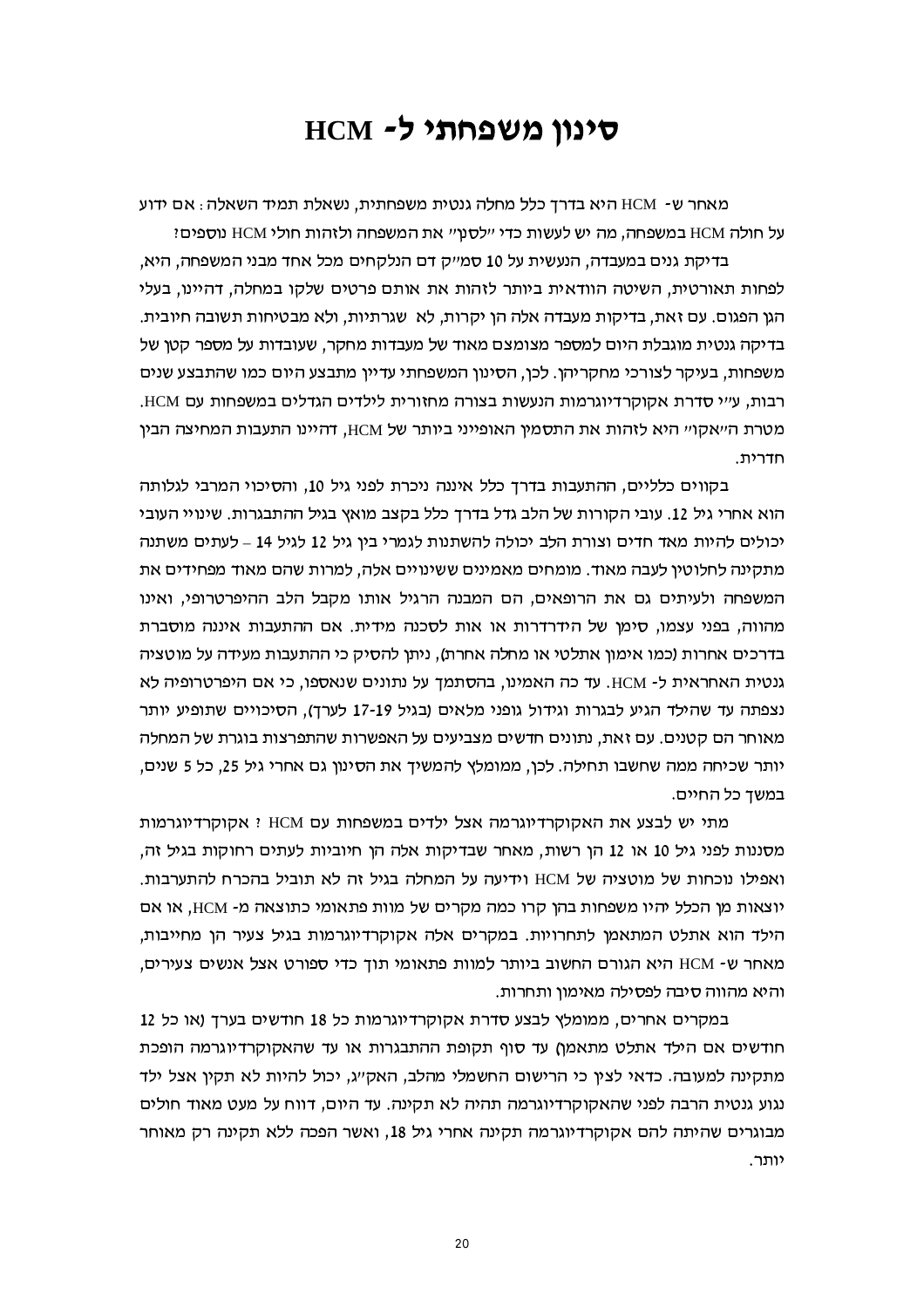הטבלה הבאה מסכמת את ה-יי**מי, מתי, איך?'***י* **של הסינון המשפחתי** :

• מי? כל הקרובים :

- הורים, סבים  $\bullet$ 
	- אחים
- דודים, בני דודים
	- ילדים  $\bullet$

 $?$  מתי

- עם דיאגנוזה של בן-משפחה אחד
	- מבוגרים כל 5 שנים  $\bullet$
- ילדים כל שנתיים לפני גיל 10 וכל 18-18 חודשים אחרי גיל 10  $\bullet$

 $?7'N$ 

- בדיקה גופנית  $\bullet$ 
	- אקייג
- אקוקרדיוגרמה.

### השלכות המחלה בחיי היום יום

- **פעילות גופנית:** עבור הרבה אנשים המחלה לא צריכה להפריע לאורח חייהם בשום צורה שהיא. לכמה אנשים יש תסמינים הקשורים למאמץ והם מגלים שאינם יכולים לבצע עבודה גופנית רבה או לבלות כמו אנשים אחרים בגילם. כדאי לקבל יעוץ רפואי לפני שמבצעים פעילויות הכרוכות במאמץ פיזי. העצה בחלק מהמקרים היא לא לקחת חלק בספורט תחרותי או מאמץ גופני מוגבר.
- ביטוח חיים: כמו בכל מחלת לב יש קשיים לקבל ביטוח חיים או שהפרמיות מוגדלות.  $\bullet$ חברות הביטוח דורשות לקבל דיווח על ההיסטוריה המשפחתית בנוסף לכל מידע רפואי אחר. בשנים האחרונות במספר מדינות החלו חברות הביטוח לדרוש בדיקות גנטיות או לפחות לקבל את תוצאות הבדיקות הגנטיות במידה שנעשו כאלה.
- בעיות נפשיות: השימוש בדפיברילטור למניעת מוות פתאומי מהמחלה כרוך בבעיות  $\bullet$ פסיכולוגיות הנובעות מפחד החולה מקבלת שוק חשמלי. הסיבה לכך היא כי את השוק החשמלי מקבל החולה כשהוא עדיין בהכרה מלאה והוא חש בעוצמתה המלאה. מצד שני ההפעלה המוקדמת, לכאורה, מונעת את הנזקים שיכולים להיגרם בזמן אובדן ההכרה כמו נפילה וחבלה גופנית. למרות שבאופן הגיוני המכשיר נותן שקט נפשי מפני מוות פתאומי קשה לטפל בבעיות הנפשיות הנובעות מהפחד מפעולתו ומהתלות בו. במספר בתי חולים הוקמו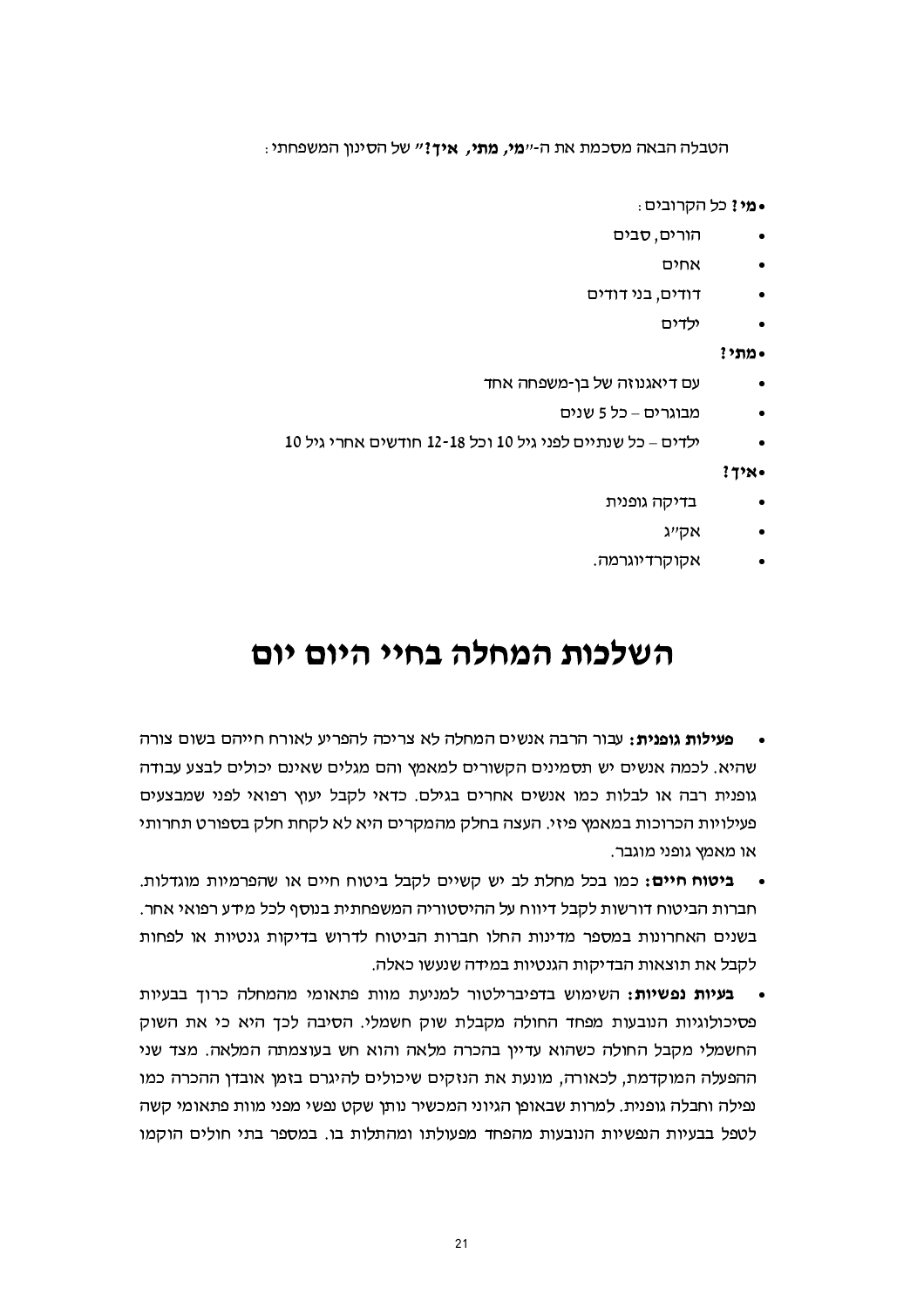קבוצות תמיכה המארגנות חולים אלה ומאפשרות לחולים ללמוד מניסיונם וחוויותיהם של חבריהם לקבוצה.

- בדיקות ביטחוניות ושדות מגנטיים: עבור חולים שלצורך הטיפול במחלה הושתל בהם קוצב לב או דפיברילטור יש צורך להימנע מהימצאות המכשיר בשדה מגנטי חזק, היכול להפריע לפעולתו התקינה. לכן רצוי במקומות בהם נעשות בדיקות ביטחוניות ע״י מגלה מתכות המועבר על הגוף או ע״י שערים מגנטיים לבקש להימנע מבדיקות אלה. החולה מצויד בתעודות המעידות על המכשיר המושתל בו והן מתקבלות ברצון בכל מקום כולל בשדות תעופה. במקרה זה החולה מועבר דרך כניסה אחרת ונערך על גופו חיפוש ללא מכשירים. הצורך להימנע מהימצאות בשדה מגנטי חזק דורשת גם התרחקות -מרמקולים גדולים, והימנעות מטיפול במכשירים היוצרים שדה כזה, כמו סוגים מסוימים של מכשירים לניקוי שיניים.
- נהיגה: חולי HCM יכולים בדרך כלל להמשיך בנהיגה אלא אם כן יש להם תסמינים מיוחדים היכולים למנוע את הנהיגה כמו אובדו ההכרה לעיתים תכופות. גם בהשתלת דפיברילטור ממליצים להפסיק את הנהיגה לתקופה קצרה, עד מספר חודשים, כדי להחלים מהניתוח ולברר. האם המכשיר מונע את אובדו ההכרה ואיד הגוף מתפקד אחרי קבלת השוק החשמלי.
- תזונה: אם לאדם יש עודף משקל זה גורם לעומס רב יותר על הלב. לכן לחולי HCM מומלץ  $\bullet$ לרכוש הרגלי אכילה בריאים שיעזרו להם לשמור על משקל יציב המתאים לגילם וגובהם. במקרה שהמשקל עולה פתאום בצורה מהירה כדאי להתייעץ עם רופא מאחר שיכול להיות שהעלייה במשקל נובעת מהצטברות נוזלים עקב אי ספיקת לב הנובעת מהמחלה. בהקשר לשתיית אלכוהול, רצוי לנהוג במתינות שכן לאלכוהול יש השפעה מדכאת על שריר הלב.
- **טיול בחו״ל:** בכל מקרה כדאי לקבל עצה רפואית לפני הנסיעה. כמו כן יש לברר היטב מה אפשרויות הטיפול הרפואי במקום אליו נוסעים ולדאוג לביטוח רפואי שיכסה טיפול זה במידה ויזדקקו לו. לגבי מושתלי דפיברילטור יש לברר במיוחד האם קיימים מרכזים רפואיים היכולים לטפל במכשיר במקרה הצורך. כדאי לדעת כי לעיתים גם לצורך טיפול שאינו קשור ללב יש להפסיק זמנית את פעילות המכשיר כדי שלא יפריע לטיפול.
- **שרות בצה״ל:** המידע הבא לא מבוסס על פרסום רשמי אלא על הניסיון המשפחתי שלנו. גלעד, שזוהה כחולה HCM כבר בגיל 10 עקב התעבות ניכרת של המחיצה הבין חדרית, שוחרר משירות בצהייל עייי הוועדה הרפואית של לשכת הגיוס מיד אחרי התייצבותו בגיל 16. נדב, אחיו הבכור גויס כרגיל, למרות שהיה ידוע כבר שאביו ואחיו סובלים ממחלת HCM. ברגע שגלעד נפטר שלח אותו צה״ל לבדיקות לב מקיפות שבסיומן הוחלט לשחררו מהצבא, אחרי למעלה משנתיים של שירות לא מבצעי, למרות שלא נמצאה בלבו התעבות אלא רמזים קלים בלבד למחלה. כשמיכל, אחותם של נדב וגלעד, התייצבה בלשכת הגיוס, היה זה כבר אחרי שכל המשפחה עברה בדיקות גנטיות ובמהלכם זוהתה גם מיכל כנושאת את הגן הפגום המעיד על HCM. מיכל לא גויסה לשרות אך אפשרו לה להתנדב לשירות לפי בקשתה ובאישור ההורים. עם זאת צה״ל לא היה אחראי לה מבחינה רפואית אלא היא המשיכה לקבל טיפול רפואי במסגרת קופת החולים בה טופלה לפני השרות. במסגרת זאת הוחלט להשתיל לה דפיברילטור ולצורך הניתוח היא קבלה חופשה מהצבא. אחרי ניתוח ההשתלה היו ניסיונות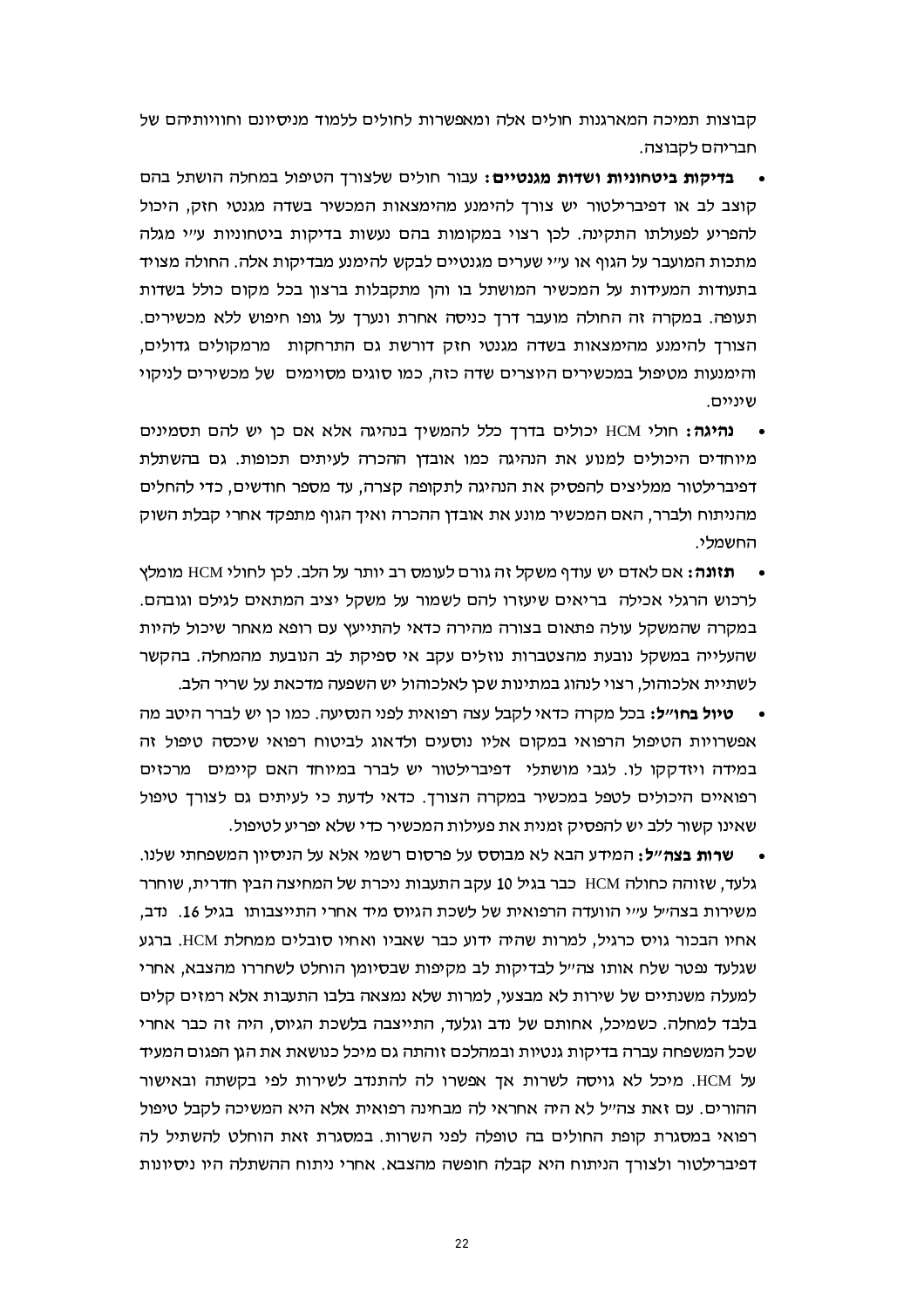של גורמים מסוימים בצה״ל למנוע את חזרתה לשרות, אבל התעקשות מיכל ורופאיה אפשרו לה לסיים את השרות המלא ואף לחתום על שרות קבע קצר לפני התחלת הלימודים באוניברסיטה. מבני משפחה אחרים בהם התגלה הגן הפגום, שהם בני דודים של גלעד, אנו למדים כי צהייל נוטה לא לגייס או לשחרר את מי שכבר גויס.

- ה**ולדת ילדים:** ברור שבראש מעיניו של הורה החולה ב- HCM הוא הסיכוו בהעברתה לילדים. אין אפשרות לתת המלצה כללית ביחס למידת הסיכון ויש לבדוק כל מקרה בנפרד. ברוב המקרים יש סיכוי של 50% שילד יקבל בתורשה את הגן הפגום. אבל גם אז אין לדעת כיצד הוא יושפע ע״י המחלה ומה תהיה חומרתה. על כו יש לבדוק את הילדים לעיתים קרובות כפי שהסברנו לעיל. נעיר כי המספר 50% אינו אומר כי חצי ממספר הילדים של ההורה החולה יהיו חולים. במשפחתנו כל הילדים קבלו את המחלה ובמשפחות אחרות יתכן שאף ילד לא יקבל את המחלה. במקרים שנערד למשפחה סינוו גנטי אפשר כיום לבצע שני סוגי בדיקות גנטיות של העובר בתקופת ההריון, לפי בחירת האישה ההרה: בדיקת סיסי שליה או בדיקת מי שפיר. במקרים שנמצא הגו הפגום מאפשרים להורים להחליט אם הם רוצים להפסיק את ההריון. בשתי השיטות מוציאים מספר תאים עובריים לבדיקת המבנה הכרומוזומלי שלהם, אבל לכל אחת מהשיטות יתרונות וחסרונות לעומת השניה. יתרונות סיסי השליה נובעים מהאפשרות לבצעה מוקדם יותר, בין השבוע ה- 10 וה- 11, ואף התשובה מהירה יותר, ולכן ניתן להחליט על סיום ההריון בשלב מוקדם. לעומת זאת, את בדיקת מי השפיר ניתן לבצע רק בין השבוע ה- 14 לשבוע ה- 20 של ההריון, וגם יש לחכות זמן ממושך יותר עד קבלת התשובה, מה שמקשה את אופן סיום ההריון. יתרונה של בדיקת מי השפיר הוא בסיכוי הקטן יותר שהיא תגרום להפלה מאשר בדיקת סיסי השליה. בקשר להריון עצמו, הוא גורם לעומס נוסף על הלב ואם האישה חולה ב- HCM יש לקחת זאת בחשבון ולהתייעץ עם הרופא כבר בשלבי תכנון ההריון. כמו כן רצוי להימנע מהרדמה אפידורלית בזמו הלידה מאחר וזה יכול לגרום לירידה גדולה מדי בלחץ הדם.
- מצבים נוספים שיש להימנע מהם: נוסף למה שהסברנו לעיל נזכיר עוד כמה מצבים שכדאי לחולי HCM להימנע מהם. הימצאות זמן רב בתנאי חום יכולה לגרום לעילפון שיכול להיות מסוכן. במיוחד רצוי להימנע מאמבטיות או מקלחות חמות מאד. יש להימנע מאיבוד נוזלים, אם המדובר בדם או בנוזלי גוף אחרים: דימומים, שלשולים, הקאות – כולם יכולים להיות מסוכנים לחולי HCM.

23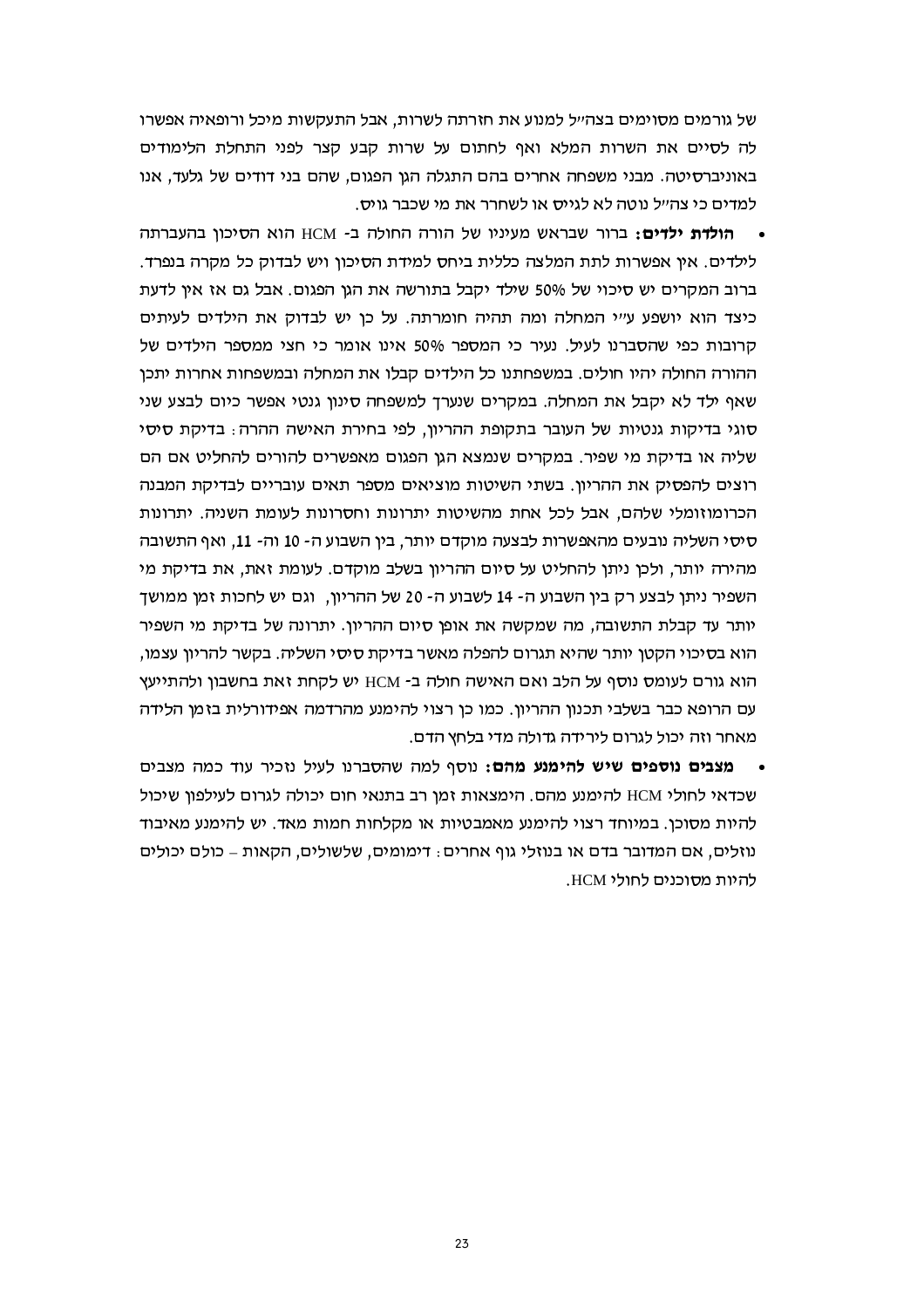### ארגונים הקשורים למחלת HCM

החברה הקרדיולוגית בישראל – החוג למחלות שריר הלב והפריקרד. רחי שטראוס 5. ת.ד. 492, ירושלים 91004, טלפון: 02-6464124, פקס: 02-6242076.

הארגון הוקם ומנוהל ע״י פרופ׳ אנדרה קרן מהמחלקה הקרדיולוגית ע״ש היידן, ביה״ח ביקור חולים, ירושלים, בשיתוף פרופ׳ ערן לייטרסדורף מהמרכז הרפואי הדסה עין-כרם.

Israeli Shared Action for Advancement of ) ISAAC - הארגון מרכז את פרויקט ה Cardiomyopathies), שמטרותיו הקמת מאגר נתונים יהודי של חולים עם קרדיומיופתיה המשותף לכל המחלקות הקרדיולוגיות בישראל, והקמת בנק DNA לחולים עם קרדיומיופתיה היפרטרופית ותחילת המיפוי הגנטי שלהם. -הנתונים הקליניים של החולים עם קרדיומיופתיה מועברים למחלקת הלב של ביה״ח ביקור חולים, המשמש כמרכז הזרוע הקלינית של המחקר, שם הם עוברים ביקורת. תוד שמירה קפדנית על סודיות רפואית לגבי זהות החולים. ומצורפים לתוד המאגר הממוחשב לשימוש כל המחלקות הקרדיולוגיות באמצעות רשת תקשורת ממוחשבת. בעת ההערכה הקלינית, מרוכזות דגימות ה-DNA של החולים ומשפחותיהם במרפאה לייעוץ גנטי של ביה״ח הדסה עין-כרם, בראשותה של ד״ר ורדיאלה מינר. במקרה שבזמן הסקירה הגנטית לגבי הגנים העיקריים המעורבים במחלה לא נמצאת מוטציה מוכרת. מועברות דגימות DNA לביה״ח St. George בלונדון להמשך ההערכה של גנים נוספים. נכון למאי 2003, במאגר 348 פרטים, מהם 146 (42%) מזוהים קלינית כחולי HCM. חולי HCM, בני משפחותיהם, או מי שחושד בקיום המחלה במשפחתו עקב מוות פתאומי מדום לב, יכולים לפנות ישירות אל הארגון (אפילו טלפונית, למזכירה חנה), על מנת לקבל ייעוץ והפניה להמשך האבחון והטיפול במחלקה קרדיולוגית קרובה למקום מגוריהם, ובכך גם לתרום להמשך חקר המחלה.

דעת - שירותי מידע לבריאות, רחי ציילי 6, קריית היובל, ירושלים, טלפון: 6416843-02-64. פקס: 02-6426528.

הארגון, השיך לביהייח הדסה, הוקם ומנוהל עייי גבי נאוה דולב.

לשרות זה יכול לפנות כל אחד לצורך קבלת מידע בכל נושא רפואי, כולל מידע על HCM. המרכז כולל ספרים, עיתונים (כולל *עדכון קרדיולוגי -* ביטאון החברה הקרדיולוגית בישראל, עלונים, סרטי וידאו, מאמרים, תוכנית ממוחשבת וכניסה לאתרים דרך האינטרנט. אפשר לפנות אליהם טלפונית או בכתב ולבקש חומר, או לגשת למרכז הבריאות הקהילתי המחלקה לרפואה חברתית, בו ממוקם השרות. לעיתים אפשר לקבל מהשרות מידע רפואי שחלק מהרופאים לא מוסרים אותו למטופליהם. מידע זה יכול להעיד על צורך בקבלת חוות דעת רפואית נוספת או טיפול אלטרנטיבי.

24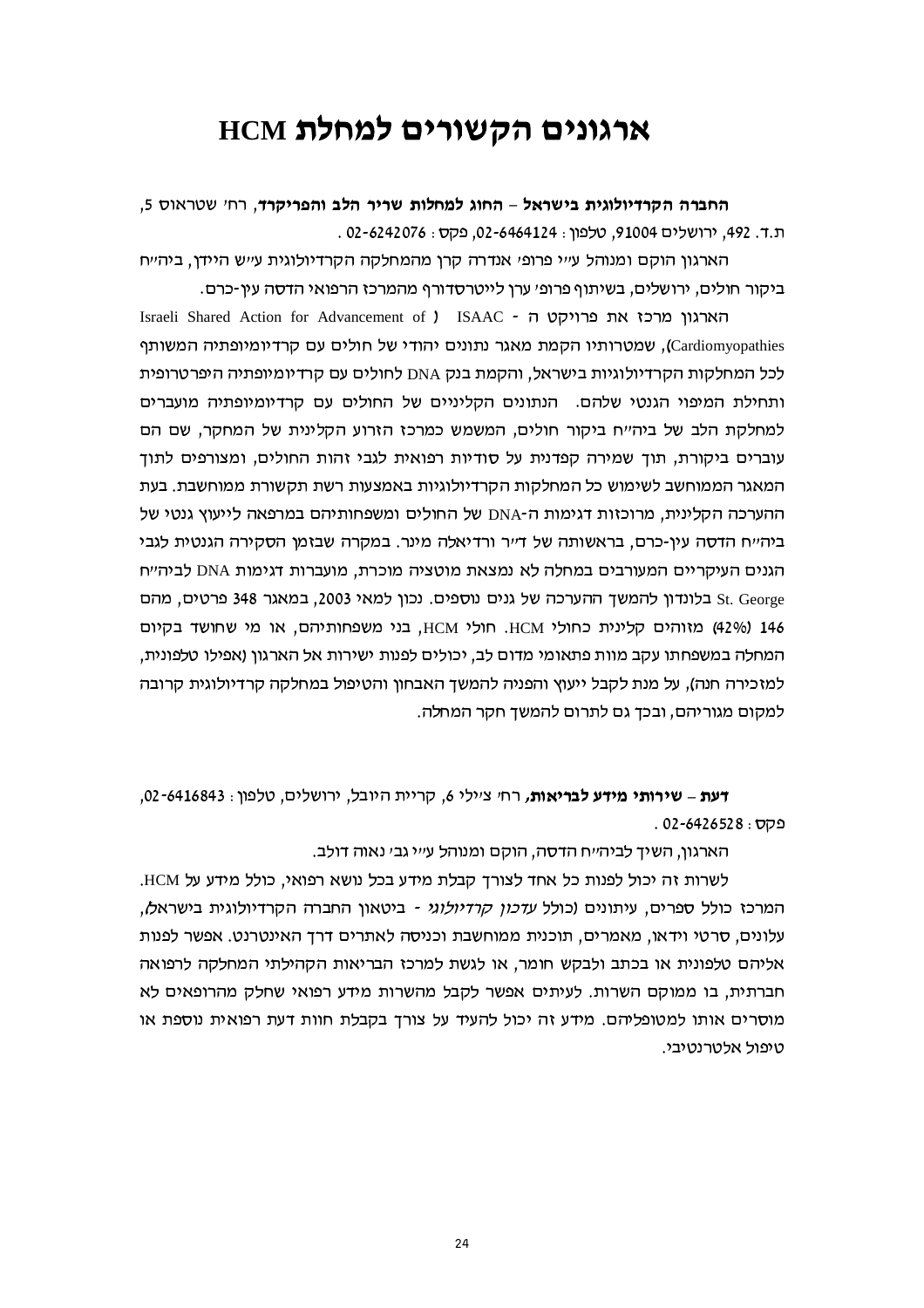#### המרכז הישראלי לעזרה עצמית, רחי המלך גיורגי 37 ת.ד. 23223 תל אביב 61231, , www.selfhelp.org.il : 33-5254486 אתר אינטרנט. www.selfhelp.org.il . selfhelp@netvision.net.il: ידואייל

ארגון זה הוקם בחסות לנייי (ליגת נשים למען ישראל) ופועל בסיוע ובתמיכת משרד העבודה והרווחה וג׳וינט ישראל. הוא מרכז מאגר מידע של שמות, כתובות ומספרי טלפון של ארגונים וגופים שונים בישראל המיועדים לסייע לחולים בתחומים ספציפיים כולל מחלות לב בכלל ו-HCM ודום לב בפרט. הרשימה מופיעה בספר *מדריך ארגוני עזרה עצמית בישראל* וגם בספר *מרק –המדריד הרפואי השלם לבית ולמשפחה*. אבל כדי לקבל את האינפורמציה העדכנית ביותר ניתו לפנות למרכז עצמו. כרגע מופיעים ברשימה לפחות שתי כתובות רלוונטיות לחולי HCM ומשפחותיהם : **גלעד –דום לב** . בטלפון : 04-8227605 ישם אנחנו משוחחים עם הפונים אלינו. כהוריו של גלעד. על אפשרויות האבחוו והטיפול במחלה הידועות לנו כתוצאה מניסיוננו המשפחתי. הקמנו גם אתר באינטרנט לזכרו של גלעד, הכולל מידע רב על המחלה וכתובתו Gilead.org.il ואנו מקבלים גם הרבה פניות בדואר אלקטרוני לפי הכתובת המופיעה באתר. **קבוצת מושתלי דפיברילטור** בביה"ח כרמל. חיפה. טלפון: 04-8250658-11 או 04-8250311. קבוצה זו נפגשת פעם או פעמיים בשנה לעדכונים, הרצאות ותמיכה הדדית. לקבוצה זו יכולים להצטרף גם חולים שעברו השתלת דפיברילטור בבתי חולים אחרים. ברשימה מופיעות גם כמה כתובות אחרות סשורות למחלות לב היכולות להיות רלוונטיות למחלת HCM במידה זו או אחרת.

עמותות לחולי HCM ומשפחותיהם: בארץ אין עדיין עמותה כזאת. לעומת זאת הוקמו עמותות כאלה בכמה ארצות. המקום הראשון בה הוקמה עמותה היה אנגליה, ואחריה ארה״ב. כל העמותות מקימות אתרים באינטרנט, הכוללים מידע עדכני רב על המחלה ואפשרויות הטיפול בה. הן מנוהלות בדרך כלל ע״י בני משפחה של חולים (שלעתים קרובות חולים בעצמם למרות שאינם סובלים עדייו מתסמיניה), לעתים קרובות לזכרם של חולים שנפטרו באופו פתאומי מדום לב. אבל המידע הרפואי שלהם מבוקר ע״י טובי החוקרים של המחלה. להלו רשימת העמותות :

- ו העמותה הבריטית, מטפלת גם Cardiomyopathy Association, UK  $\bullet$ בקרדיומיופתיות אחרות, בנוסף ל- HCM. יועץ רפואי: Prof. William McKenna . www.cardiomyopathy.org : בלונדון. כתובת האתר
- ו העמותה האמריקאית. Hypertrophic Cardiomyopathy Association, USA Prof. Barry J. הוקמה ב- 1996 ע״י Lisa Salberg, כאשר היועץ הרפואי הראשי הוא Maron ממכון הלב של מינאפוליס. כתובת האתר: www.4hcm.org. באתר העמותה יש גם כמה פורומים, המאפשרים לנרשמים אליהם להציג שאלות בנושאים הקשורים למחלה ולקבל תשובות מהחברים האחרים או ממומחים.
	- . www.cmaa.org.au : כתובת האתר: Cardiomyopathy Association of Australia
		- $:$ העמותה האיטלקית  $:$  Cardiomiopatia Ipertofica
			- .www.cardiomiopatiaipertrofica.it
- hcmac-: כתובת האתר Hypertrophic Cardiomyopathy Association of Canada heart ca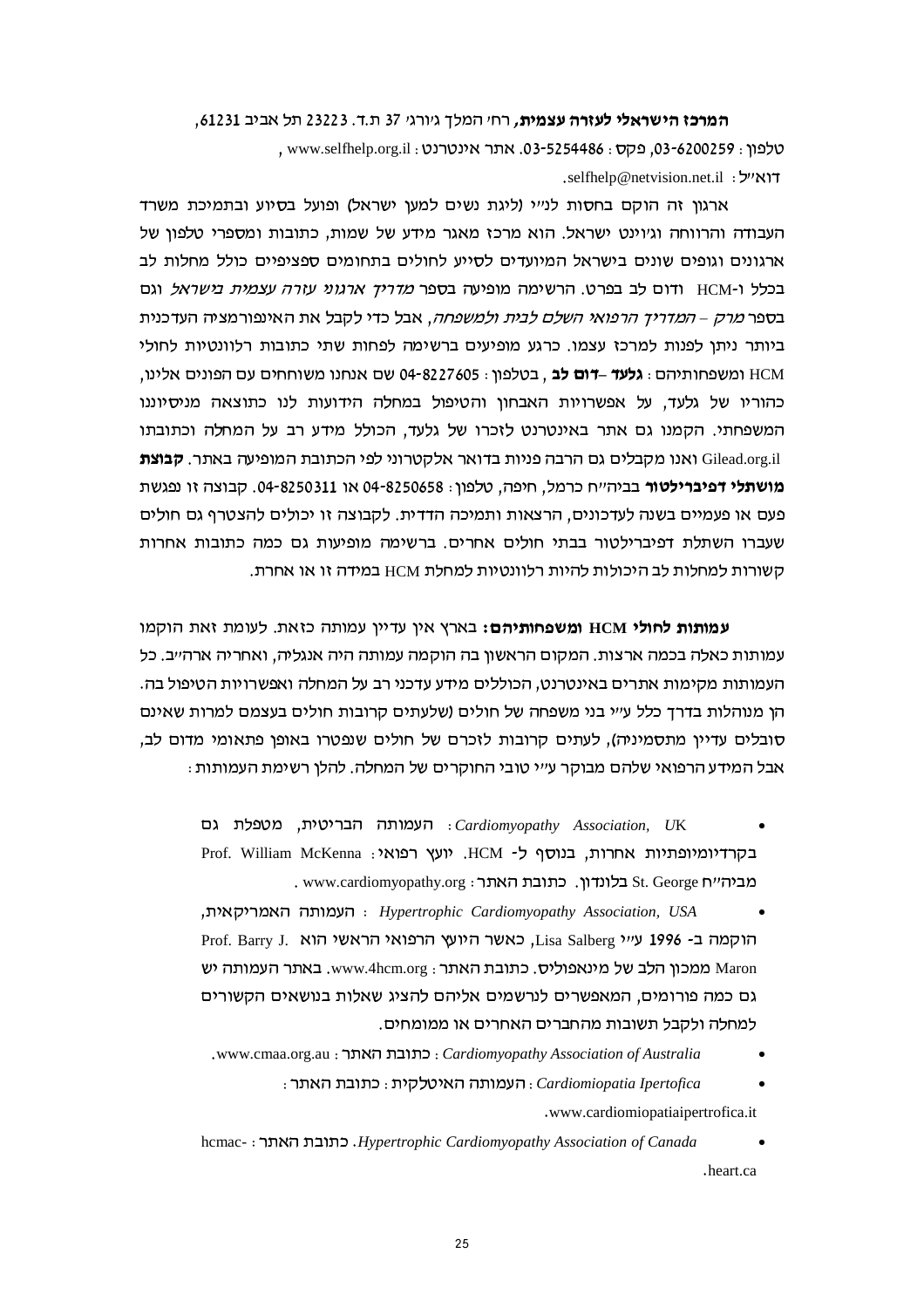מכוני הבריאות הלאומיים (The National Institutes of Health - NIH): שנוסדו ב- 1887, הם נקודת המוקד הפדרלית של המחקר הרפואי בארצות הברית, ויש להם מאות פרסומים של הנחיות לגבי מחלות שונות, שכיחות ונדירות כאחד. כולם נגישים דרך האינטרנט. את אלה הקשורים ל- HCM ניתן למצוא בעקר באתרים הבאים:

 $\cdot$  ו-Office of the Director (OD). הנחיות משולבות לרוחב סוכנויות שונות. כתובת האתר .www.nih.gov/health/consumer/conkey.htm

 $:$ ו וואתר האתר והאנגיקלופדיה נרחבת עם הנחיות. כתובת האתר ו- $National\, Library\, of\, Medicine\, (NLM)$ .www.nlm.nih.gov/medlineplus/healthtopics.html

. הנחיות בקשר למחלות לב ועוד: National Heart, Lung and Blood Institute (NHLBI). .www.nhlbi.nih.gov/guidelines/index.htm : כתובת האתר

האתר השלישי הוא הרלוונטי ביותר. פרטים נוספים על ה- NIH נתן למצוא בכתובת : .www.nih.gov/about/NIHoverview.html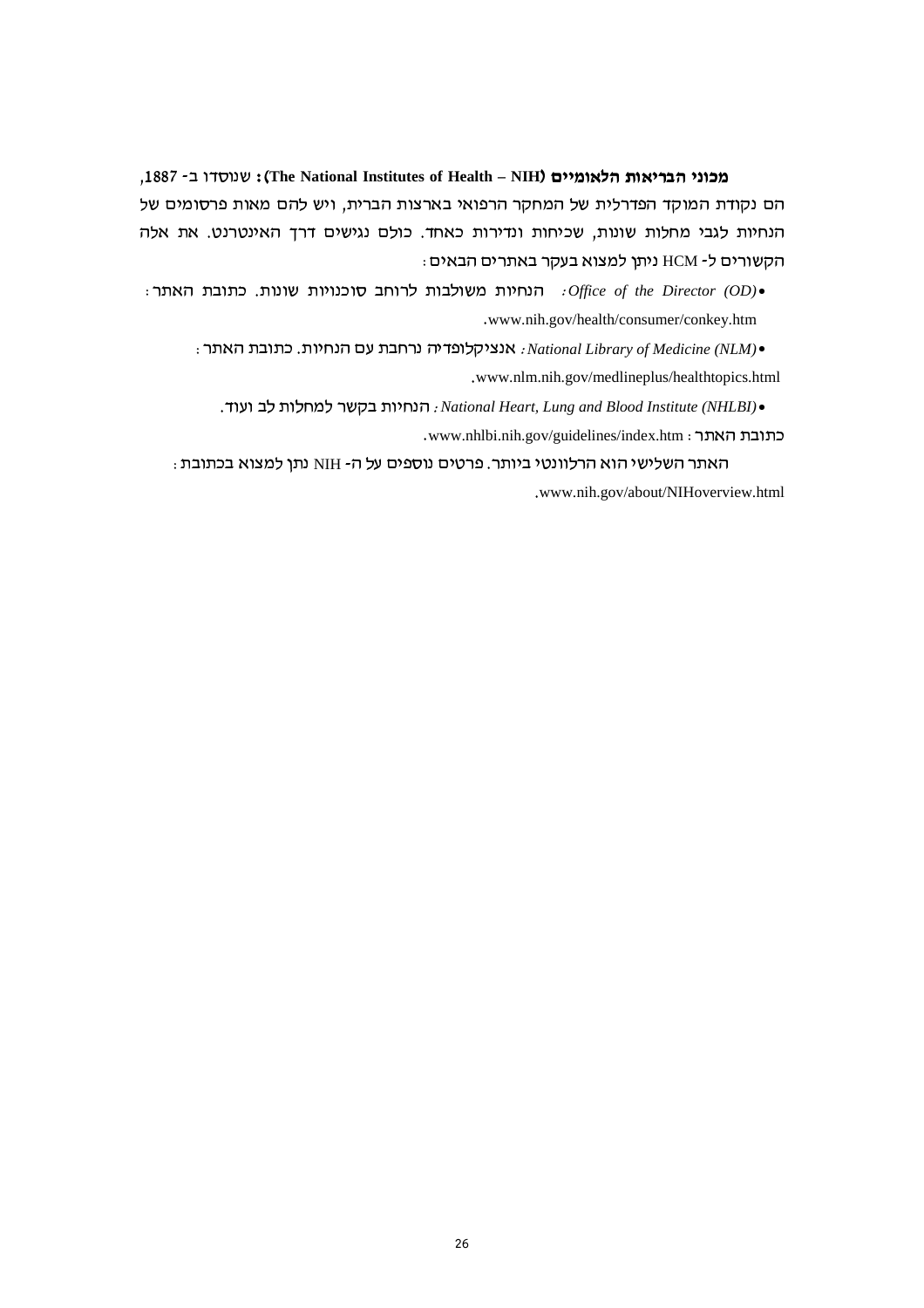#### ביבליוגרפיה

בר, עמוס ורוזין, טלי, 1994. *המדריך הרפואי להריון ולידה*. תל אביב : זמורה ביתן.

ברקוב, רוברט (ער׳), 2002. *מרק – המדריד הרפואי השלם לבית ולמשפחה*. תל אביב $\cdot$  כנרת. עמ׳ .1385-1396.68-148

גליקסון, מיכאל ואלדר, מיכאל, 1998. חשיבותן של הפרעות קצב ושל הבדיקה האלקטרופיזיולוגית בחולים עם קרדיומיופתיות. *עדכון בקרדיולוגיה,* 18, 19-19.

זהבי, יזהר ושיינפלד, יהודה, 1989. *הלב בבריאות ומחלה*. תל אביב : הקיבוץ המאוחד.

לייטרסדורף, איריס ולייטרסדורף, ערן, 1997: גנטיקה מולקולרית של קרדיומיופתיה היפרטרופית משפחתית והשלכותיה הקליניות. *עדכון בקרדיולוגיה,* 16, 17-15.

מוסרי, מוריס, 1998. העורקים הכליליים בקרדיומיופתיות. *עדכון בקרדיולוגיה,* 18, 8-4.

מינר, ורדיאלה, 1998. פגמים גנטיים בקרדיומיופתיות וחשיבותם הקלינית. *עדכון בקרדיולוגיה,*  $.20 - 26$ .18

- קרו, אנדרה ולייטרסדורף, ערו, 1998. ISAAC הקמת מאגר מידע משותף לחולים ולמשפחות עם מחלת שריר לב ראשונית ותחילת תוכנית מיפוי גנטי למשפחות ישראליות עם קרדיומיופתיה היפרטרופית, *עדכון בקרדיולוגיה,* 18, 27-33.
- קרן, אנדרה ומזוז, בנימין, 1996. ערכה ומגבלותיה של הבדיקה האקוקרדיוגרפית באבחון של קרדיומיופתיות קלאסיות ובלתי שגרתיות. *עדכון בקרדיולוגיה,* 13, 16-12.
- .<br>רוגין, אריאל ורייסנר, שמעון, 1997. קרדיומיופטיה היפרטרופית חידושים בגישה הטיפולית עדכון בקרדיולוגיה, 17, 7-4.

רוזנהק, שמעון, 1996. *הפרעות קצב הלב.* ראש העין : פרולוג.

רמון, מרתה (ער׳), 2000. *מדריך ארגוני עזרה עצמית בישראל.* תל אביב<sub>:</sub> מרכז ישראלי לעזרה עצמית (מהי 2).

Maron, Barry J., 2002. Family Screening for HCM. HCMA Heart Link, 2, (10) 9.

- Maron, Barry J. 2002. Cardiology patient page Hypertrophic Cardiomyopathy. Circulation, 106, 2419. Full text: circ.ahajournals.org/cgi/content/full/106/19/2419.
- Maron, Barry J., & Salberg, Lisa, 2001. Hypertrophic Cardiomyopathy: for patients, their families and interested physicians. Armonk, New York: Futura Media Services.
- Maron, Barry J., Shen, Win-Kuan, Link; Mark S. & als, 2000. Efficacy of Implantable Cardioverter-Defibrillators for the prevention of sudden death in patients with Hypertrophic Cardiomyopathy. The New England Journal of Medicine, 342, 365-373. Abstract: content.nejm.org/cgi/content/abstract/342/6/365.

Parker, James N., & Parker, Phillip M. (eds)., 2002. The official patient's sourcebook on Hypertrophic Cardiomyopathy - a revised and updated directory for thr Internet age. San Diego, California: ICON Health Publications.

Spirito, Paolo, Seidman, Chistine E., McKenna, William J., & Maron, Barry J., 1997. The management of Hypertrophic Cardiomyopathy. The New England Journal of Medicine, 336, 775-785. Full text: Gilead.org.il/hcm/.